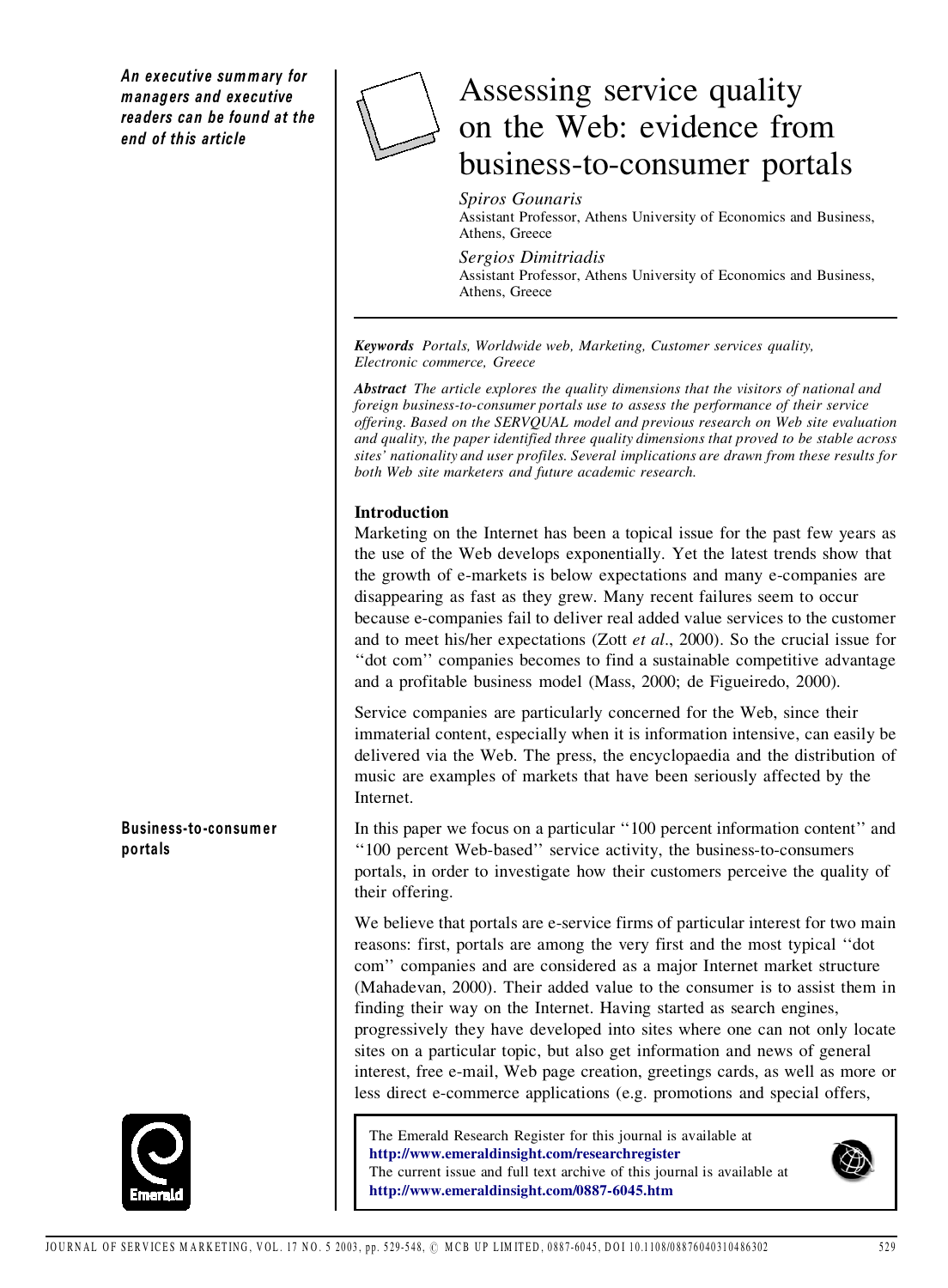auctions, e-shopping) (Enos, 2001). This way they have practically become gates to the e-commerce and the digital economy, playing thus an important role in the development of the use of Internet in general and of the ecommerce in particular. Indeed, nowadays, 35 percent of the traffic enjoyed by e-shops is generated through Web portals (Regan, 2001).

Second, in order to be successful, portals have to create and maintain as much traffic as possible. Consequently, their success is based on attracting and keeping visitors. In fact, achieving both it is possibly more important for business-to-consumers (B2C) portals than for any other type of "dot com" company. As a consequence, given the harsh competition among portals, the quality of the services offered by B2C Web portals is equally critical as it is for any other service firm, since it helps them to enjoy both the offensive (capturing customers) and the defensive (retaining customers) effects of delivering high-quality services (Zeithaml *et al.*, 1996) and satisfying the customer in order to ensure repeated visiting ("purchase") (Micek, 2001).

This particular role of portals, together with the lack of research on the subject, led us to the investigation of the quality of their service offering. Thus, the scope of this paper is to investigate B2C portals' quality from the customer's perspective, a field where empirical studies are extremely rare.

## **Alternative approaches on Web site quality**

Although the literature on service quality is abundant (Parasuraman *et al.*, 1991, 1985; Cronin and Taylor, 1992; Asubonteng *et al.*, 1996; Zeithaml *et al*., 1996; Carman, 1990), very little work has been done on the assessment of the quality of services delivered over the Web.

Indeed, the literature on the quality of Web sites is limited and extremely disparate. Some studies have focused on particular aspects of a site, namely, interactivity, navigation, functionality, usability, efficiency and reliability with automatically and manually collected data (Bauer and Scharl, 2000). Another pilot study of business-to-business (B2B) sites used case studies to examine a model with five broad categories of quality: home page design; overall site design and performance; text content; audio-visual elements; and interaction and involvement (Evans and King, 1999). A different direction was pursued by Chen and Wells (1999). Considering a Web site as a new medium, they adapted the approach of measuring the attitude towards advertising to develop a scale for measuring the quality of a Web site. Using a convenience sample of students, the authors identified three main elements of quality: entertainment (the degree to which navigating through the site is amusing or humorous); informativeness (the degree to which the site offers the information sought by the visitor); and organisation (the site's structure). Finally, in a recent article on satisfaction with e-shops (Szymanski and Hise, 2000), the authors combined data from focus groups and survey; to suggest a model of quality drivers comprised of convenience, merchandising (product offering and product information), site design and financial security.

A second stream of research on the quality of a Web site can be found in more "classic" sources concerning information technology (IT) and information systems (IS). These approaches are mainly based on the technology acceptance model (TAM) as it has been related to the case of the Internet (Lederer *et al*., 2000). Originally the TAM was designed to assess the performance of software and IT adoption. Later attempts however sought to adapt it in order to evaluate the performance and the quality of a Web site (Lin and Lu, 2000; Moon and Kim, 2001). This stream of research has also resulted in various dimensions which are supposed to comprise the notion of

# **Traffic m aintenance**

**W eb site quality**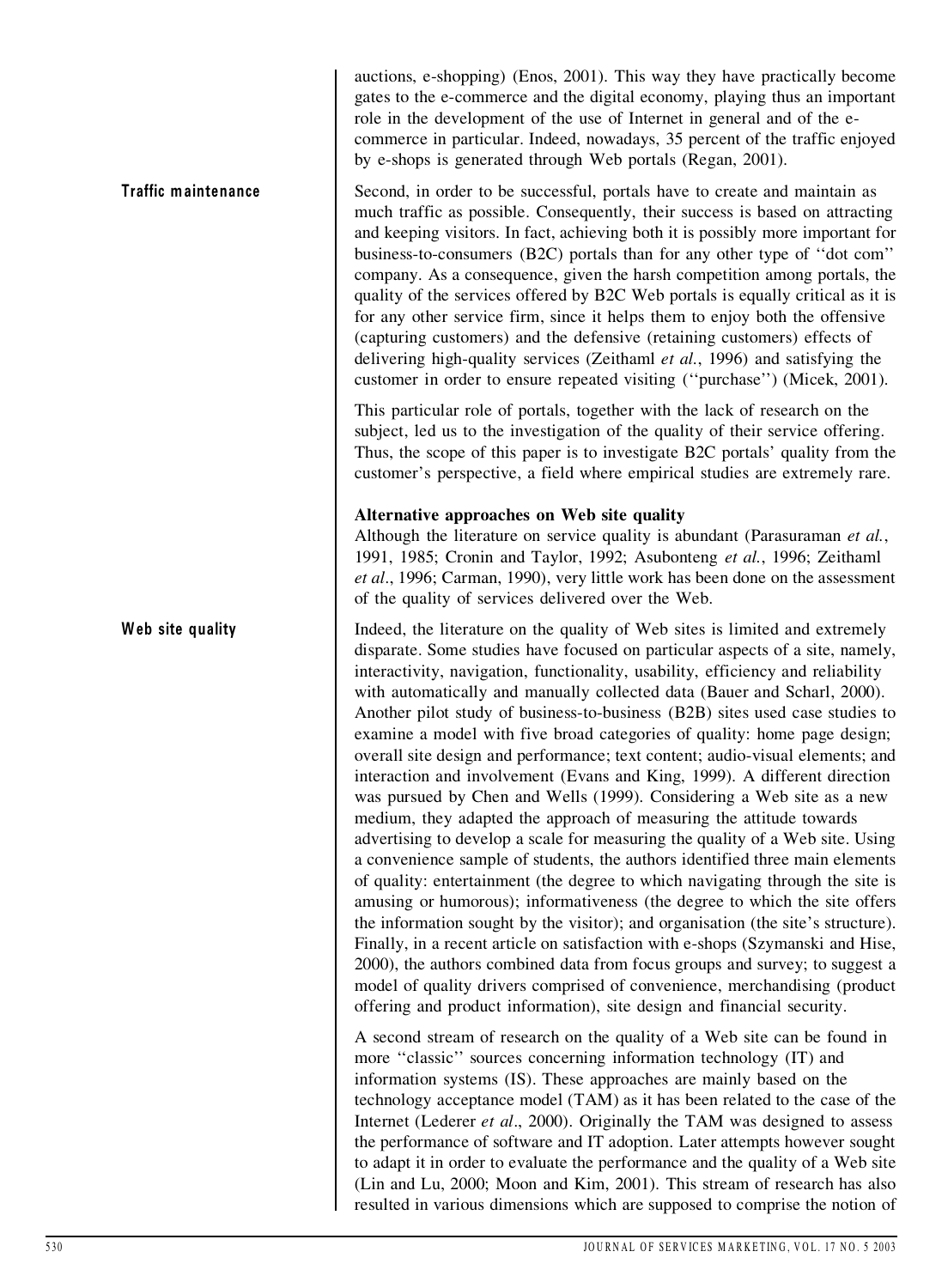quality of a Web site. Information quality, system quality, use quality, playfulness, response time, system availability, perceived usefulness and ease of use are the major dimensions according to this approach (Liu and Arnett, 2000; Lin and Lu, 2000). Nonetheless, one has to concede the technology orientation of these studies, while both the market and the visitor of the site are basically not considered in the studies which have followed this approach (Lindroos, 1997; Bauer and Scharl, 2000). An attempt to integrate the market and the visitor in the models regarding the quality of Web sites can be found in the WebQual model. This model tries to adapt the SERVQUAL model to the Web context, suggesting a method for assessing the quality of an organization's e-commerce offering (Barnes and Vidgen, 2001a, b). Starting by developing the model on business schools' Web sites, the authors refined, adjusted and completed the scales as they applied it to auctions sites and to e-bookstores. The latest version of the WebQual instrument comprises three quality dimensions, namely, usability, information and interaction which are measured using 22 items. However, one has to bear in mind that SERVQUAL requires context-specific adaptations before it can be effectively employed (Parasuraman *et al.*, 1991; Andaleeb and Baser 1994; Asubonteng *et al.*, 1996). For instance, the dimensions as well as the weight of individual dimensions are expected to differ depending on the industry context. For instance, while the issue of transactions security may be something important for the banking industry, it is not necessarily considered equally important (if at all) in the laundry industry. Considering now the case of Web sites, the virtual service encounter is greatly different from the physical encounter occurring in "bricks and mortar'' exchange settings. In the virtual world, the encounter lacks any physical tangibles and the element of human interaction. In addition, the dimensions of reliability, responsiveness and assurance take quite a different content during the virtual encounter. On a Web site, there is no physical surrounding, no front line personnel and the customer has to assume a lot more control of the service delivery process. On the other hand, the customer's technology infrastructure (speed, graphics quality and software of the customer's equipment, type of connection, speed and reliability of the ISP and the network, etc.) is not under the control of the service provider, although it influences significantly the visitor's perception of quality (Evans and King, 1999). Finally, customer involvement is relatively high as portals deliver, according to Lovelock's classification, non-standardized services to persons (Lovelock, 1983). To summarize, while B2C portals are in fact just another type of service company, the virtual context of their operations influences the nature of the encounters they have with their customers in four ways: (1) lack of physical surroundings; (2) increased customer participation in the development  $-$  provision of the service; (3) greater customer involvement; and (4) dearth of control over the compatibility between the provider's and the customer's technological compatibility during the encounter. In turn, the different context of the virtual encounters that are developed **W ebQual m odel Virtual service encounter**

between the provider and the customer affect the latter's perceptions of the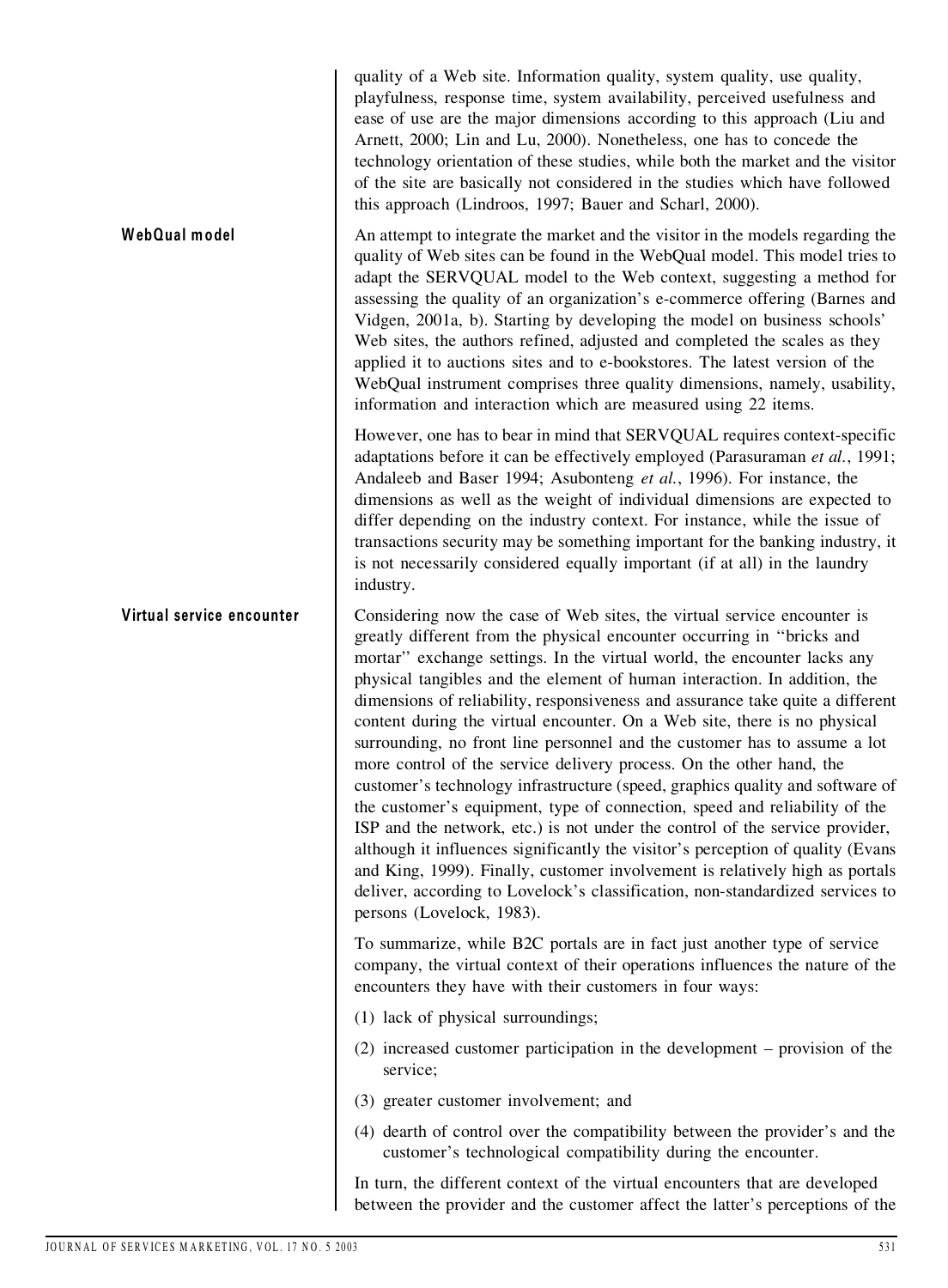service quality offered by the former, since the quality perceptions of the customer, when compared to those derived from non-virtual encounters, are formed by a different set of variables (Czepiel *et al.*, 1985; Mohr and Bitner, 1995).

Thus, our study was designed to meet two main objectives. The first objective is to establish the dimensions which underlie the notion of quality for Web portals. The second objective is to examine whether these dimensions vary across portal users so as to become a useful segmentation instrument. **Study objectives**

### **Research methodology**

*Research population, sample size and data collection*

The quantitative data used to meet our objectives were secured by means of a structured questionnaire which was posted on the Web site of the university. In developing the questionnaire, we employed the Delphi technique to derive the scales for Web portal quality and we also pre-tested the relevant questions to ensure that respondents would be able to understand them. A more detailed discussion on this issue is offered in the variables measurement section of the manuscript.

The population for this research was defined to include Greek Internet users. In order to draw the sample we contacted the three larger Internet service providers (ISP) of Greece who agreed to cooperate and provided us with 3,300 electronic mail addresses of their customers which were randomly generated. However, 871 mails were returned because the address was incorrect. Thus, the effective size of the sample was reduced to 2,429 sample units.

Respondents received an electronic letter which, while seeking to explain the purpose and the value of this project, invited them to participate in the study. The letter concluded with a link to the site of the university where the questionnaire was posted. Two outbound waves produced 429 and 174 fully usable questionnaires or a response rate of about 25 percent. Table I summarizes the basic demographic characteristics of the initial sample as well as those of the respondents. As can be noted from Table I, the sample is rather skewed towards males in the age group between 25 and 45 years old and of higher education. However, this description fits the profile of Greek Internet users, as described from recent public data (Karanatsi, 2001).

In order to estimate the degree of possible bias in the data caused by those who failed to return the questionnaire (Armstrong and Overton, 1977), one alternative is to track those responding to the initial mailing and those

|            |                              | Sample<br>$n = 2,429$ (%) $n = 871$ (%) | Respondents |
|------------|------------------------------|-----------------------------------------|-------------|
| Gender     | Male                         | 80                                      | 85          |
|            | Female                       | 20                                      | 15          |
| Education  | Low (High school and lyceum) | 20                                      | 17          |
|            | Middle (college)             | 30                                      | 20          |
|            | High (university)            | 50                                      | 63          |
| Age groups | Up to $24$                   | 20                                      | 16          |
|            | $25-34$ years                | 40                                      | 45          |
|            | 35-44 years                  | 30                                      | 33          |
|            | 45 years and older           | 10                                      | 6           |

*Table I. Demographic characteristics of the respondents*

**Sam pling**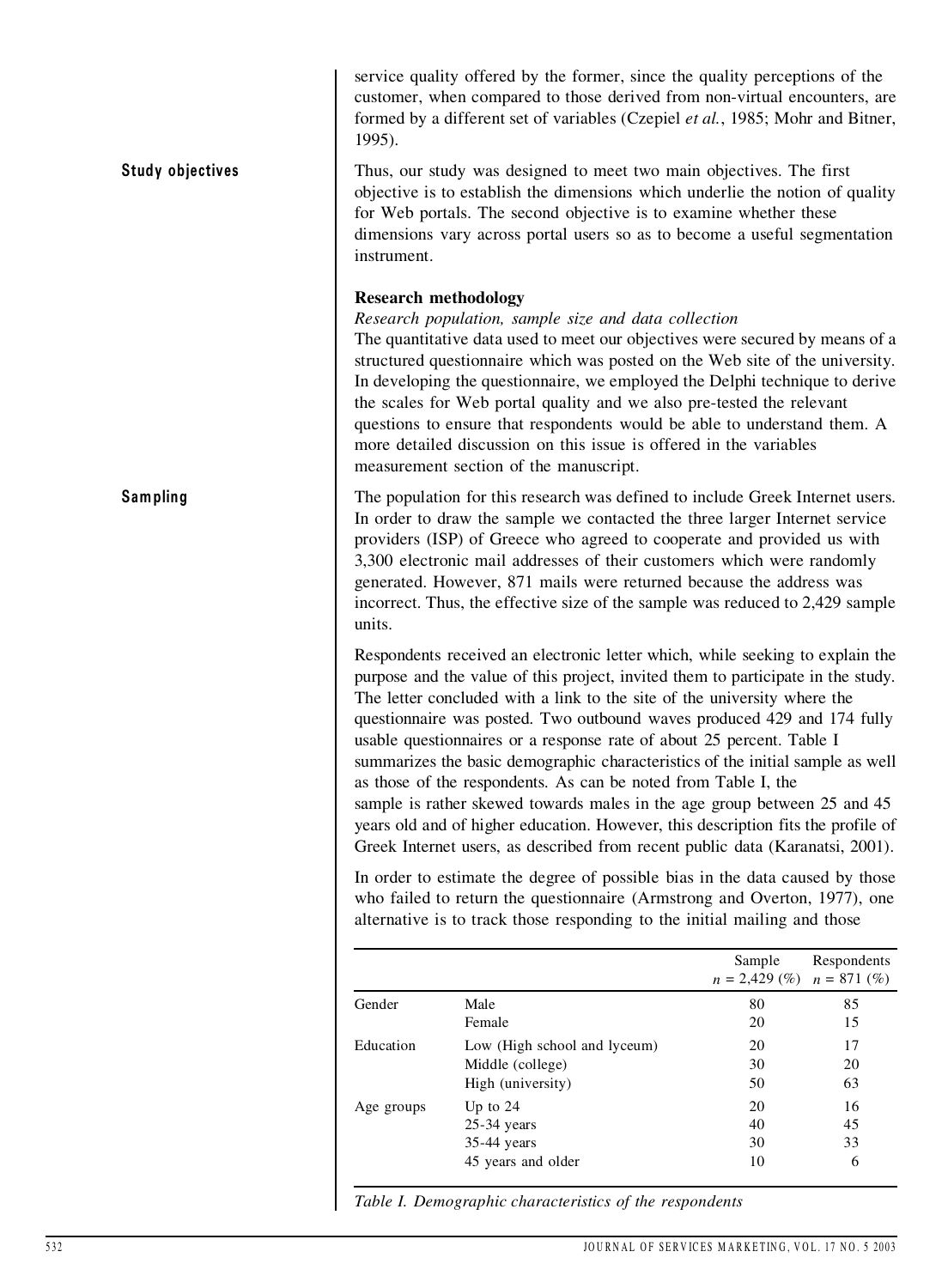responding to later efforts and compare the means or other appropriate statistics of the two groups (Churchill, 1991). In our case, differences between the first wave (early) and the second wave (late) respondents were insignificant, indicating that the variables measured in this study are not valued differently between respondents and non-respondents.

#### **Variables measurement**

*Dimensions of portals quality*

To derive the measure for the quality of a portal, as we have already mentioned, we employed the Delphi technique in order to first identify relevant dimensions for assessing the quality of a Web portal and, second, help in developing the wording of the items. The panel of experts required for this technique comprised of two professors of the informatics department of the university, the three Heads of the Development Department and the three Heads of the Customers Service Department of the ISP who had agreed to assist us in this project. Each expert was presented with an initial list of potential dimensions of quality for B2C portals and a number of items worded to capture different aspects of each dimension. The original list relied on the SERVQUAL measurement suggested by Parasuraman *et al.* (1991). However, since SERVQUAL has been criticized for being industry specific (Andaleeb and Baser, 1994; Asubonteng *et al*., 1996), we sought to adjust the original items in order to capture notions relevant to the Web context and to portals' quality dimensions To do this, we took into consideration the WebQual model (Barnes and Vidgen, 2001a, b). During the first round of interviews, we asked the experts to comment on both the dimensions and the wording of the items while inviting them to suggest alternatives and/or complementary ones.

Once the first round was completed, the answers were aggregated and a second list with quality dimensions and items was developed. During a second round of contacts, each expert was presented with the list we developed based on the first round and was invited to reconsider his/her initial stance. Through this procedure we ended up with a battery of 14 items.

Then, prior to posting it, the questionnaire was pre-tested in order to assess the ability of the respondents to understand and answer the items. The pretest involved 30 undergraduate and 20 post-graduate students of the university. This led to minor adjustments of the original wording for some (five) of the initial items. The final product was the items we included in the study, each measured using a seven-point scale. A detailed list of the items, along with descriptive statistics, is provided in Table II.

## *Alternative uses of the Internet*

In developing a list of the alternative uses we asked the 50 students to describe different uses of Internet. Their answers were coded to achieve some parsimony and grouping of like answers but also to retain enough variety and ensure richness (Churchill, 1979). A student assistant assigned codes to the responses. These were then reviewed and further consolidated by the authors for increased parsimony, resulting in a total of 34 alternative uses.

The alternative uses were then sorted by frequency of times each one was mentioned. Every alternative use mentioned by three or more students (an arbitrary limit designed to cull down the number of alternative uses of Internet to a more workable number) was considered a potential use and

**Generating item s**

**Parsim ony**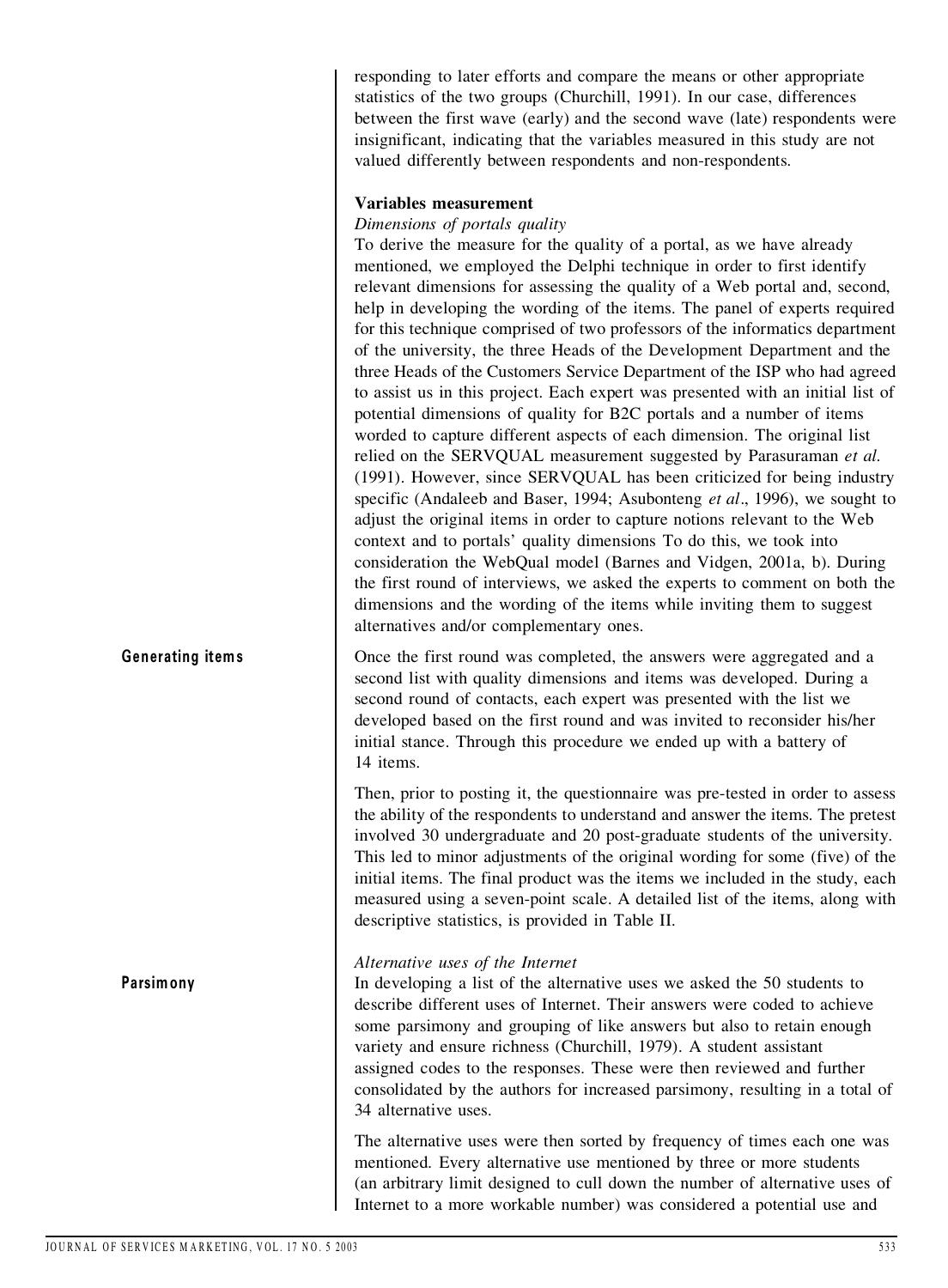| Measure of B2C Web portal quality <sup>a</sup>                          | Mean   | Std. deviation |
|-------------------------------------------------------------------------|--------|----------------|
| Please evaluate the portal you visit most frequently in                 |        |                |
| terms of:                                                               |        |                |
| The technology it employs                                               | 5.5580 | 1.0701         |
| The design of its pages                                                 | 5.3499 | 1.1472         |
| The speed at which the pages load                                       | 5.0306 | 1.3200         |
| The functionality of the portal                                         | 5.4200 | 1.1136         |
| The degree to which information is updated                              | 5.7675 | 1.1512         |
| The degree to which information offered is complete                     | 5.5540 | 1.1374         |
| The degree to which information offered is reliable                     | 5.6039 | 1.1241         |
| The degree to which information is covering your<br>personal interests  | 5.1235 | 1.1804         |
| The degree to which the pages match your personal style<br>- preference | 4.9602 | 1.1488         |
| The degree to which e-mails and queries are responded<br>to promptly    | 4.7398 | 1.5718         |
| The overall concern for the user                                        | 4.6844 | 1.3858         |
| The degree of accessibility to the portal's personnel                   | 4.6617 | 1.6477         |
| The degree of transactions security                                     | 5.0594 | 1.5480         |
| The degree of personal information security                             | 4.9044 | 1.8007         |

 $7 = "excellent"$ 

*Table II. Descriptive statistics regarding Web portal quality*

included in the questionnaire. Through this process, 11 major uses of Internet met the criteria and were selected to be included in the questionnaire (see Table AI for alternative uses and their descriptive statistics). Churchill (1979, p. 68) stresses the importance of starting with a large pool of potential indicators, retaining items with "slightly different nuances of meaning", and later refining these measures using purification techniques.

## **Data analysis**

#### *Dimensions of Web portal quality*

The first phase of the analysis sought to examine the dimensions of quality for the Greek portals.

At a first level, we examined the simple arithmetic mean of each of the 14 items we included in the study. Interestingly enough, the portals score better in the aspects that are not directly related to the user-visitor of the site (see Table II): keeping the information up to date; ensuring the reliability of the information; using modern technology; offering complete information and creativity of the design are the five characteristics in which the most popular portals excel. On the other hand, user-related issues received the relatively worst scores: the degree of accessibility to the portal's personnel; the overall concern for the user; the responsiveness to e-mails and queries; the degree of personal information security as well as the degree to which the pages of the portal match the user's personal style and preference, were the characteristics for which the respondents gave the lowest scores.

This fact appears to be a strong indicator of product orientation (Gounaris and Avlonitis, 1999), suggesting that the top management of B2C portals is probably more focused on the service they offer, its features and the technology they employ rather than on the needs of their "customers" and the service experience they deliver. Also, the fact that most of the quality measures in the extant literature are internally oriented with an emphasis on the technical aspects of the service strengthens this possibility. This is indeed

**User-related issues**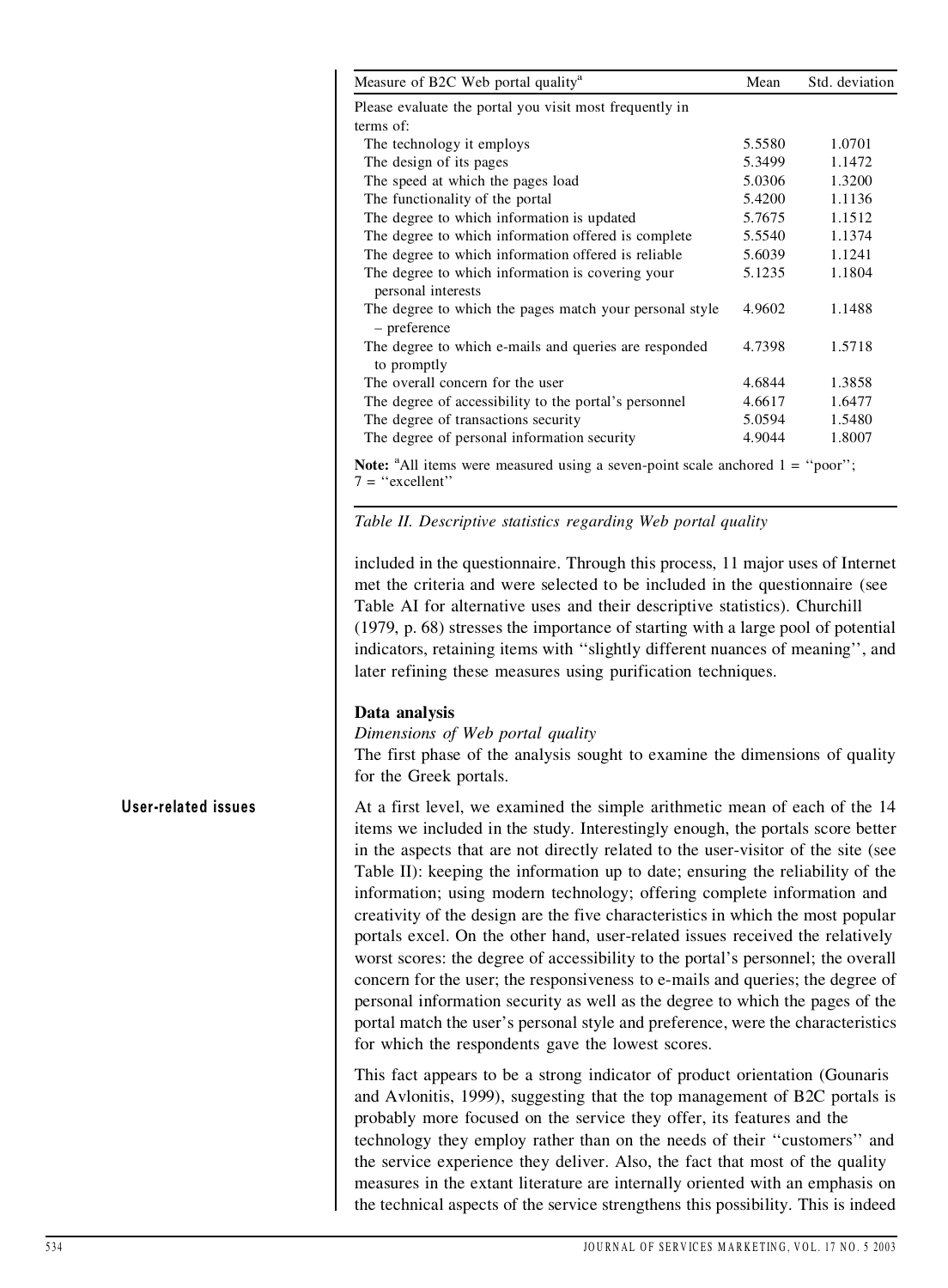# **Principal Com ponents Factor Analysis**

**Inform ation benefit**

interesting to note, although further probing of the issue is beyond the scope of this study.

The next phase of the analysis involved bi- and multi-variate techniques. An examination of the correlation matrix of the 14 items used to assess the quality of the services offered by Internet portals revealed that it would be possible to derive distinctive quality dimensions underlying the original items. To exploit this possibility we performed a Principal Components Factor Analysis. This analysis is particularly useful when the researcher seeks to identify underlying factors that potentially characterize a specific group of variables. Table III shows the results of that analysis.

The analysis produced three specific factors, dimensions of quality, explaining 65.4 percent of the total variance in the original variables, while all the items but one, "Security for personal information", load clearly to distinctive factors. This particular item, which was loading on two factors, was excluded from further analysis.

With regard to the results of the analysis, the first factor comprises the dimension of a portal's quality which is related to customer care and the reduction of the perceived risk of using a portal, encompassing issues such as the concern shown for the user, the ease with which the user can communicate with the customer service personnel of the portal, the promptness of the latter to reply to users' questions and the security of the transactions.

The second dimension of portals' quality recapitulates the information benefit the user receives by using a portal. The emphasis of this dimension is on personal value (covering personal interests; detailed and complete information; matching personality and lifestyle) and on value of the information that the user gets when visiting a particular portal (reliable information; up-to-date information).

Finally, the third dimension revealed by the analysis comprises the technology-enabled benefits that allow the user to better use and interact

| Factors                                                     | Variables                                                                              | Loadings |
|-------------------------------------------------------------|----------------------------------------------------------------------------------------|----------|
| F1: customers care and<br>risk reduction benefit            | Concern for the user                                                                   | 0.867    |
|                                                             | (28.6 percent of variation) Ease to communicate with the portal's service<br>personnel | 0.849    |
|                                                             | Security of transactions                                                               | 0.801    |
|                                                             | Respond promptly to queries and e-mails                                                | 0.724    |
|                                                             | Security for personal information <sup>a</sup>                                         | 0.648    |
| F <sub>2</sub> : information benefit                        | Reliable information                                                                   | 0.859    |
| (26.1 percent of variation) Complete information            |                                                                                        | 0.839    |
|                                                             | Covering personal interests                                                            | 0.762    |
|                                                             | Security of personal information <sup>a</sup>                                          | 0.626    |
|                                                             | Up-to-date information                                                                 | 0.557    |
|                                                             | Information matching personality and lifestyle                                         | 0.549    |
| F3: interaction facilitation Portal's technology<br>benefit |                                                                                        | 0.824    |
| (20.7 percent of variation) Portal's design                 |                                                                                        | 0.782    |
|                                                             | Portal's speed                                                                         | 0.611    |
|                                                             | Portal's functionality                                                                 | 0.572    |

**Notes:** <sup>a</sup>Indicates item(s) loading on multiple factors which was omitted from further analysis in order to purify the measures

*Table III. Greek Internet portals' quality: exploratory factor analysis*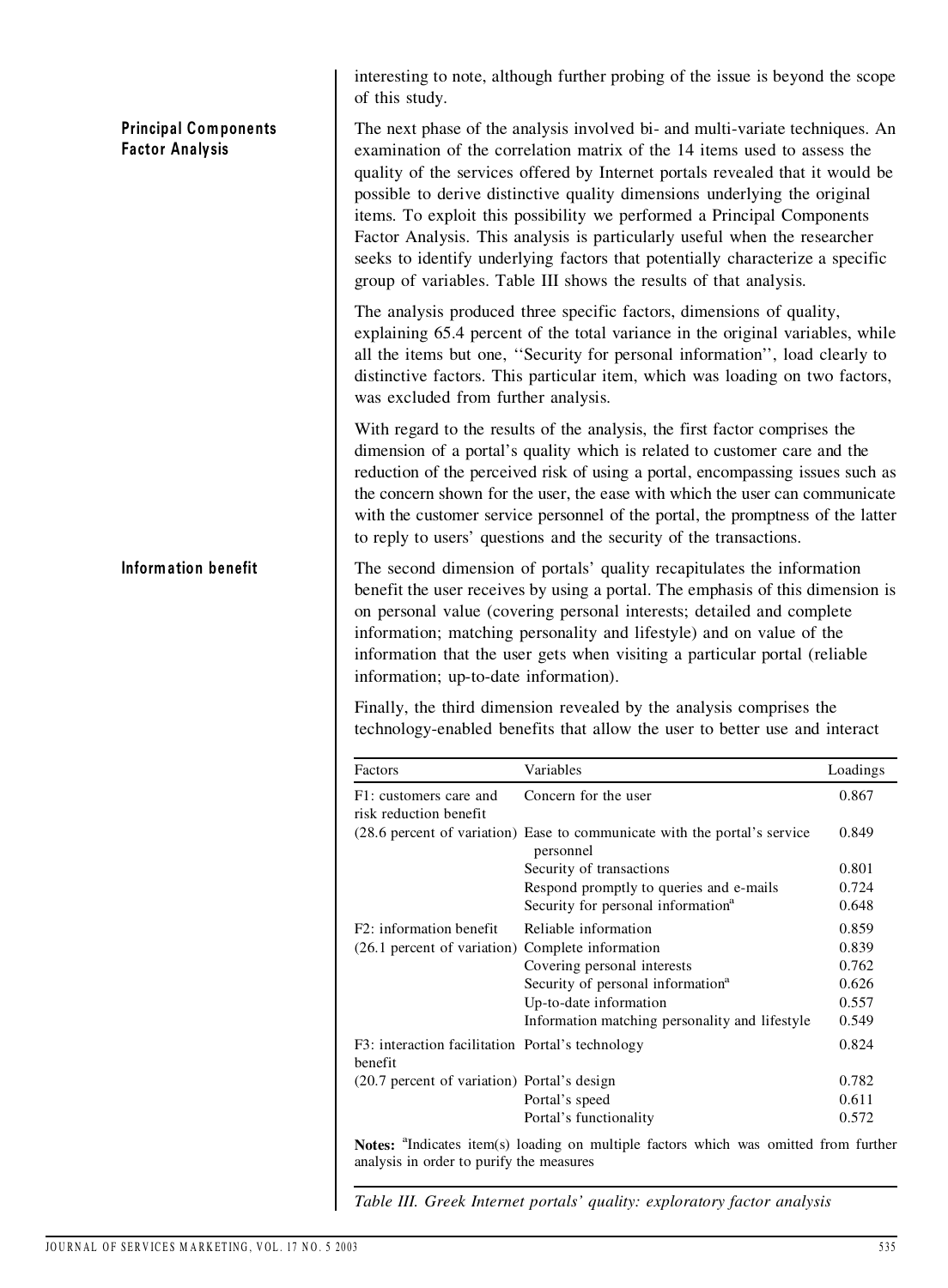with a portal. The focus here is on whether the pPortal delivers its services using technology solutions which facilitate the interaction between the user and the site (e.g. speed and functionality), while the site's design does not encumber the navigation through the pages and the various topics covered by the portal.

#### **Generic quality dim ensions**

Having identified a generic set of quality dimensions for the Greek portals, we repeated the same analysis for the foreign portals. The reasoning for this was twofold. One reason is that the design and the general set-up of Web pages involves a significant degree of art and personal creativity by the developer of the page. To this end, it may be possible that cultural differences between national and international Web pages developers are reflected on the portal's Web page and, hence, may influence the users' perceived quality.

According to Parasuraman *et al.* (1985), when companies develop the service they offer, they "translate" customers' expectation into service specifications. Since empirical studies have demonstrated that service quality is not dependent only on the sector but also on the cultural context (Ford *et al.*, 1993), one can reasonably expect that the quality offered by the service provider will also be influenced by the provider's culture which is incorporated in the company's offering during this "translation" phase. Some evidence of cultural influences on the perceptions of Web sites has already been established (Fink and Laupase, 2000). Consequently, if the Greek users' perceived dimensions of quality for the international portals were identical with these for the Greek portals, then the measures of quality would be culturefree, as far as the supplier of the service is concerned. This was the second reason why we asked respondents to evaluate not only Greek but also international portals they use. Table IV depicts the results of this analysis.

As can be seen from Table III, the factor analysis resulted again in three main factors, each of which is comprised of the same items, although the loadings of each item on each factor differ.

## *Convergent and discriminant validity*

Having established that the main quality dimensions for both Greek and foreign portals are the same, we proceeded with the next phase of analysis,

| Factors                                                     | Variables                                                                              | Loadings |
|-------------------------------------------------------------|----------------------------------------------------------------------------------------|----------|
| F1: customers care and<br>risk reduction benefit            | Concern for the user                                                                   | 0.732    |
|                                                             | (24.5 percent of variation) Ease to communicate with the portal's service<br>personnel | 0.890    |
|                                                             | Security of transactions                                                               | 0.626    |
|                                                             | Respond promptly to queries and e-mails                                                | 0.792    |
|                                                             | Security for personal information <sup>a</sup>                                         | 0.755    |
| F <sub>2</sub> : information benefit                        | Reliable information                                                                   | 0.827    |
| (25.3 percent of variation) Complete information            |                                                                                        | 0.890    |
|                                                             | Covering personal interests                                                            | 0.667    |
|                                                             | Up-to-date information                                                                 | 0.560    |
|                                                             | Information matching personality and lifestyle                                         | 0.616    |
| F3: interaction facilitation Portal's technology<br>benefit |                                                                                        | 0.842    |
| (16.6 percent of variation) Portal's design                 |                                                                                        | 0.639    |
|                                                             | Portal's speed                                                                         | 0.585    |
|                                                             | Portal's functionality                                                                 | 0.662    |

*Table IV. Foreign Internet portals' quality: exploratory factor analysis*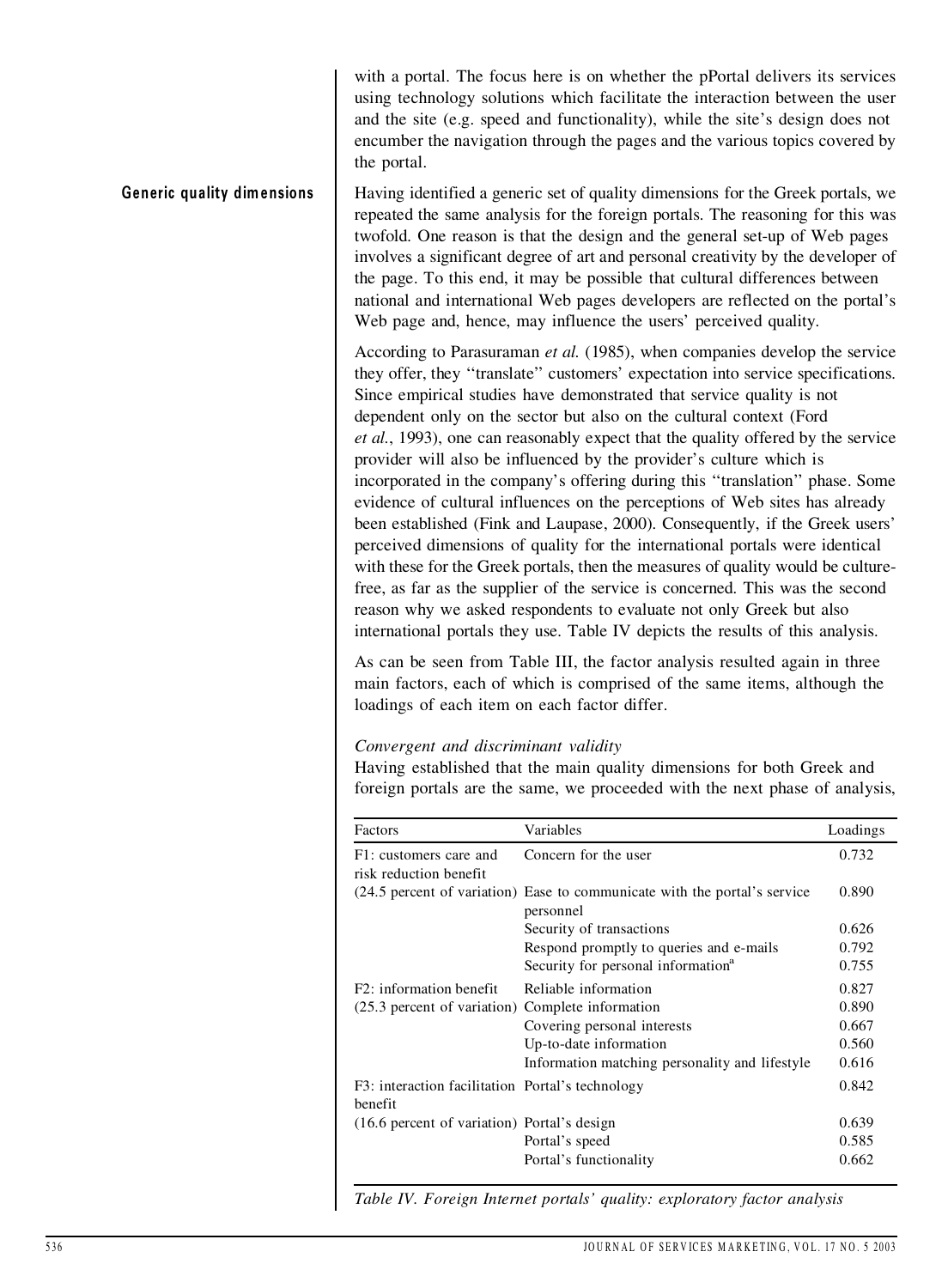i.e. examination for unidimensionality and convergent and discriminant validity using confirmatory factor analysis. This analysis is used to empirically confirm the factor structure (Sharma, 1996). It is used because, contrary to exploratory factor analysis, it allows the researcher to hypothesize a specific factor structure and then test whether the data confirm it.

In Figure 1 we present a graphical representation of the factor structure along with pertinent statistics. To help in the interpretation of the statistics presented in Figure 1, we use different fonts (bolded, italics, both) to describe the correlation coefficients between the factors, the multiple square correlation which describes the percentage of variance of each item that is accounted for by the variance in the factor to which it loads, as well as standardized regression coefficients between each item and the factor in which it is loaded.

The goodness of fit index (GFI) and the squared multiple correlations were used to identify the final set of items representing the dimensions of service quality. Though the overall chi-square test of the three factors model was statistically significant ( $\chi^2$  = 102,730, 52 d.f.) the GFI of 0.97 and the root mean square residual (RMSEA) of 0.040 suggested a good model fit. A four factors model of service quality was also tested. However, a chi-square test with the three factors model suggested acceptance of the latter.

Convergent and discriminant validity were evaluated by calculating the average variance extracted (AVE) for each factor. Convergent validity is established if the shared variance accounts for 0.50 or more of total variance. Discriminant validity is evident when AVE for each construct is greater than the squared correlation between that construct and any other construct in the



*Figure 1. Confirmatory factor analysis for portal quality*

## **Correlation coefficients**

**Validity**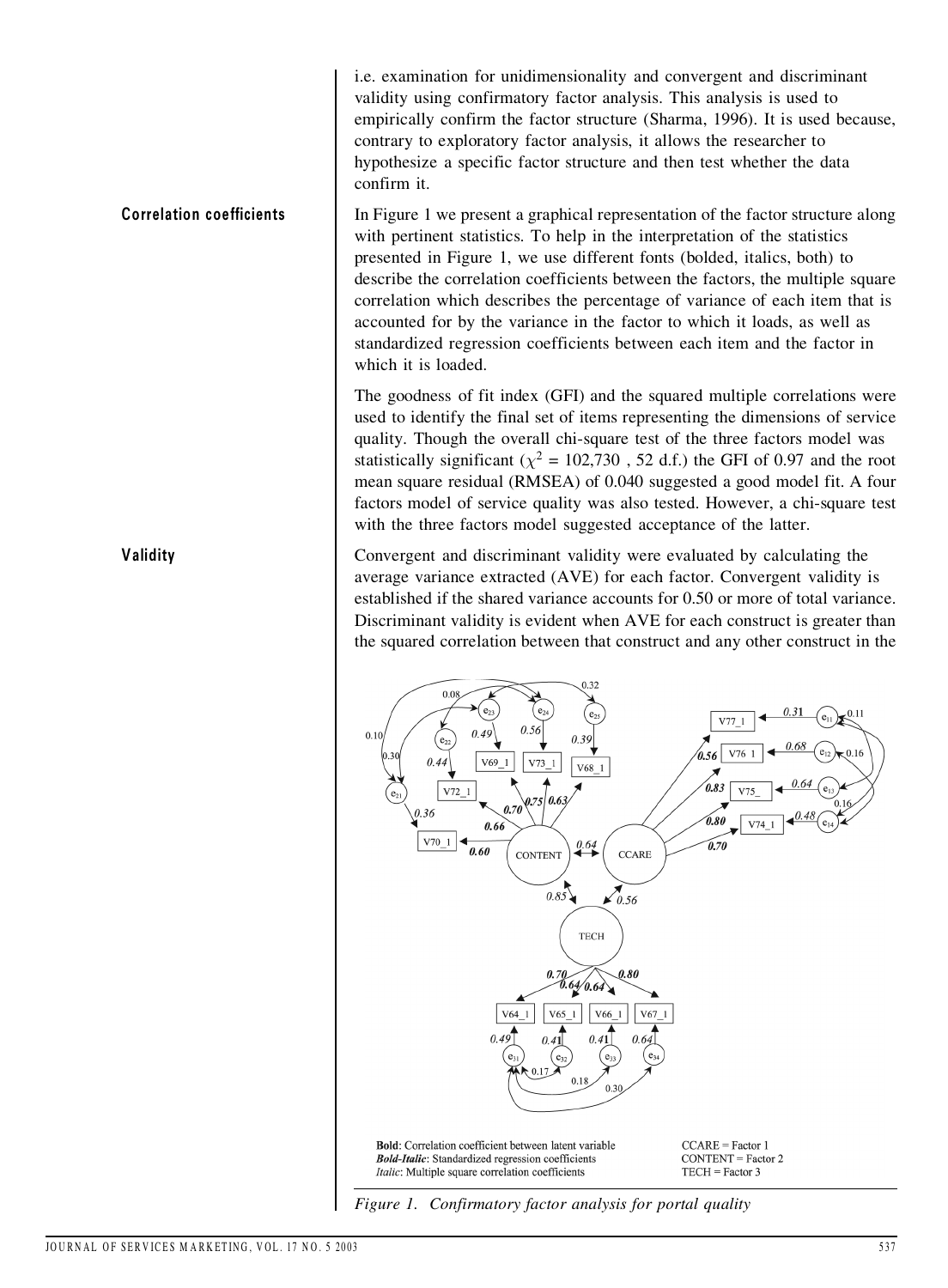|                 | model (Fornell and Larcker, 1981). The results (shown in the Appendix)<br>confirm both the convergent and discriminant validity of the model<br>presented in Figure 1.                                                                                                                                                                                                                                                                                                                                                                                                                                                                                                                                                                                                                                                                  |
|-----------------|-----------------------------------------------------------------------------------------------------------------------------------------------------------------------------------------------------------------------------------------------------------------------------------------------------------------------------------------------------------------------------------------------------------------------------------------------------------------------------------------------------------------------------------------------------------------------------------------------------------------------------------------------------------------------------------------------------------------------------------------------------------------------------------------------------------------------------------------|
| Consistency     | Internal consistency was assessed by means of the Cronbach's alpha<br>coefficient (Nunnally, 1978). Values were calculated for each of the three<br>factors included in the model which we presented in Figure 1. The results<br>(see Table AII) attest to the high internal consistency of the instrument in<br>that all values are above the suggested 0.70 level for scale robustness<br>(Nunnally, 1978).                                                                                                                                                                                                                                                                                                                                                                                                                           |
|                 | Having established the discriminant and the convergent validity as well as<br>the internal consistency of the constructs, the next step involved the<br>development of scales for each construct as the simple arithmetic mean of<br>the items comprising each construct. Thus CCARE was developed to<br>measure the dimension captured by the first factor, i.e. customer care and<br>risk reduction benefit, CONTENT was developed to measure the dimension<br>captured the second factor, i.e. information benefits and TECH was<br>developed to measure the dimension captured by the third factor, i.e.<br>interaction facilitation benefit. These three scales were used in subsequent<br>analysis.                                                                                                                               |
|                 | Groups of users depending on usage purpose and demographic<br>characteristics<br>Another part of the analysis sought to examine the possibility of grouping the<br>respondents according to the reasons for which they use the Internet in<br>general as well as on their demographic characteristics. Cluster analysis was<br>used for that purpose.                                                                                                                                                                                                                                                                                                                                                                                                                                                                                   |
| Data clustering | For the clustering of the data we used the Quick Cluster routine of SPSS. The<br>objective of Quick Cluster is to form a predetermined number of clusters<br>from a large sample such that the clusters display a high degree of internal<br>similarity while being distinct from each other. Because the number of<br>clusters is predetermined for Quick Cluster, there can be a problem in<br>identifying the number of clusters necessary to give a good solution for any<br>set of data. In our analyses, we examined the three-, four- and five-clusters<br>solutions. The three-clusters solution resulted in large clusters with<br>unacceptably diverse membership while the five-clusters solution did not<br>significantly improve the description of the data. Thus, the four-clusters<br>solution was tentatively adopted. |
|                 | To test the clarity of the four clusters solution we ran chi-square tests for<br>each of the original variables and across each cluster. This analysis revealed<br>that the four-clusters solution was fitting the data in a meaningful way.<br>Table V summarizes the results of this analysis.                                                                                                                                                                                                                                                                                                                                                                                                                                                                                                                                        |
|                 | As can be seen from Table V, the first cluster consists mainly of young<br>students with low personal income who make systematic use of the Internet<br>mainly for general education purposes, electronic commerce, e-mails and<br>gaming. The second cluster comprises mainly employees from the private<br>sector, with a middle or college level education, who have a relatively low<br>income. This group of respondents falls mainly within the 25-34 age group<br>and, when compared to the other three groups, it contains a significant<br>proportion of female Internet users. They are more likely to use the Internet<br>for keeping up-to-date with current developments, to retrieve information<br>concerning their hobbies or for communicating with other members of the<br>international Web community and chatting.  |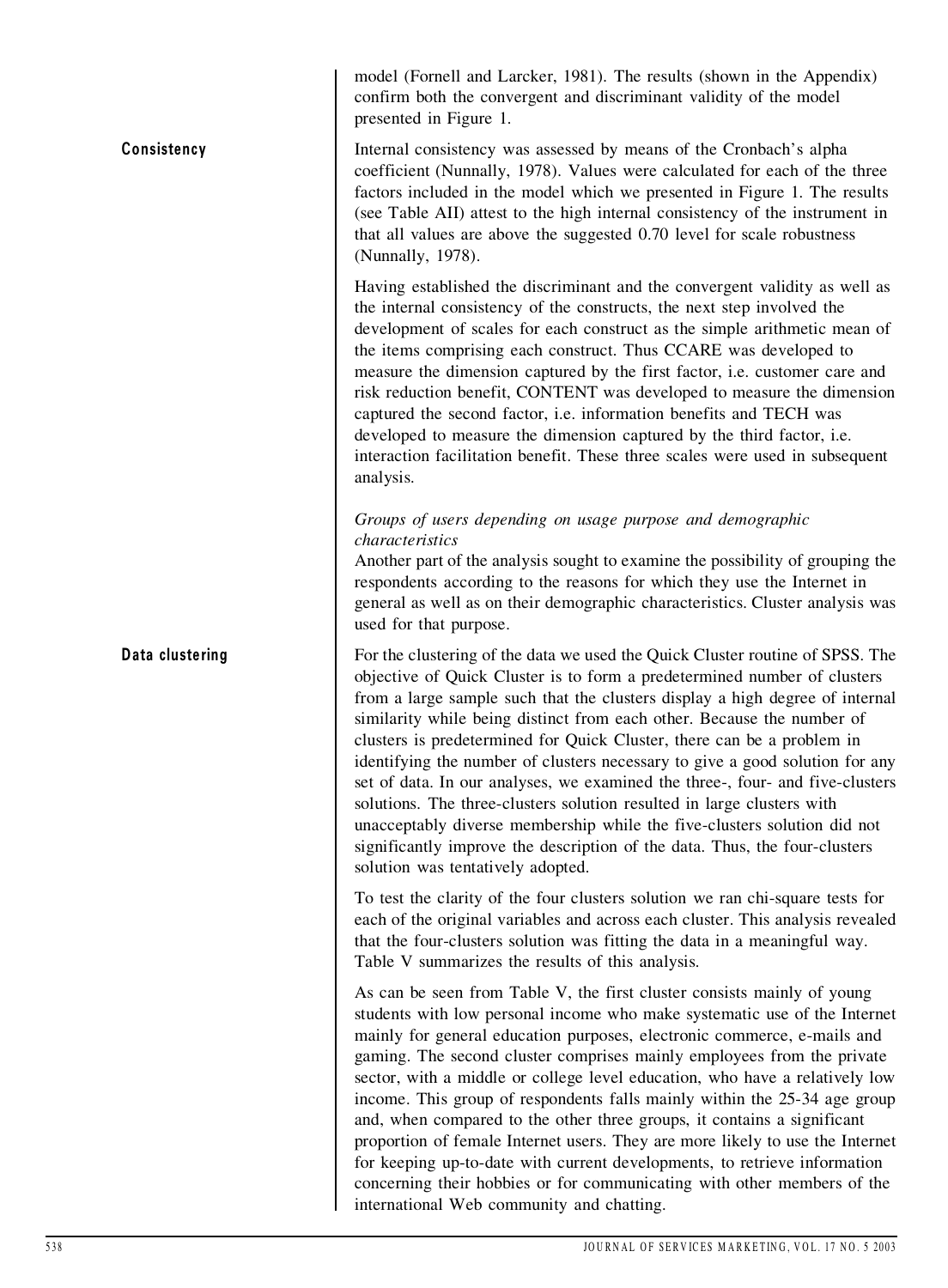|                                                | Younger systematic<br>user | Internet user<br>Female              | Professional user                                                                                                                                                                                                                                                                                             | entertainment user<br>Leisure and                                                      | Total sample                                                | $\chi^2$                                                                   | Sign                                                                                           |
|------------------------------------------------|----------------------------|--------------------------------------|---------------------------------------------------------------------------------------------------------------------------------------------------------------------------------------------------------------------------------------------------------------------------------------------------------------|----------------------------------------------------------------------------------------|-------------------------------------------------------------|----------------------------------------------------------------------------|------------------------------------------------------------------------------------------------|
| Gender                                         |                            |                                      |                                                                                                                                                                                                                                                                                                               |                                                                                        |                                                             |                                                                            |                                                                                                |
| Males                                          | 92.1                       |                                      |                                                                                                                                                                                                                                                                                                               |                                                                                        |                                                             |                                                                            |                                                                                                |
| Females                                        | 7.9                        | 80.4<br>19.6                         | $95.8$<br>4.2                                                                                                                                                                                                                                                                                                 | 91.5<br>8.5                                                                            | 88.9<br>11.1                                                | 21.922<br>21.922                                                           | 0.000                                                                                          |
| Occupation                                     |                            |                                      |                                                                                                                                                                                                                                                                                                               |                                                                                        |                                                             |                                                                            |                                                                                                |
| Public sector employee                         | $\frac{9}{1}$              |                                      |                                                                                                                                                                                                                                                                                                               |                                                                                        |                                                             |                                                                            |                                                                                                |
| Private sector employee                        | 9.5                        |                                      |                                                                                                                                                                                                                                                                                                               |                                                                                        |                                                             |                                                                            |                                                                                                |
| Self-employed                                  | 1.6                        | $\frac{83}{53.3}$ $\frac{8}{11}$     | $6.7$<br>20.5<br>41.6<br>41.6                                                                                                                                                                                                                                                                                 | $\frac{18.8}{37.3}$<br>37.3<br>8.5                                                     | $\begin{array}{c} 11.1 \\ 33.6 \\ 28.3 \\ 11.3 \end{array}$ | 17.344<br>59.938<br>37.382                                                 |                                                                                                |
| Student                                        | 73.0                       |                                      |                                                                                                                                                                                                                                                                                                               |                                                                                        |                                                             | 278.484                                                                    |                                                                                                |
| Education                                      |                            |                                      |                                                                                                                                                                                                                                                                                                               |                                                                                        |                                                             |                                                                            |                                                                                                |
| Low (primary school)                           | 0.0                        | 0.0                                  |                                                                                                                                                                                                                                                                                                               |                                                                                        |                                                             |                                                                            |                                                                                                |
| Middle (high school)                           | 27.0                       |                                      | 0.0<br>0.0<br>12,3<br>3,1<br>3,1<br>3                                                                                                                                                                                                                                                                         | $1.7$<br>$6.8$<br>$25.4$<br>$40.7$<br>$25.4$                                           | $0.\overline{2}$<br>$0.\overline{3}$<br>$20.\overline{3}$   | $\begin{array}{c} 6.930 \\ 15.388 \\ 8.003 \\ 1.860 \\ 1.4542 \end{array}$ | $\begin{array}{c} \n 0.002 \\  0.0046 \\  0.602 \\  0.602\n \end{array}$                       |
| College                                        | 9.5                        |                                      |                                                                                                                                                                                                                                                                                                               |                                                                                        |                                                             |                                                                            |                                                                                                |
| University                                     | 42.9                       | 1<br>1<br>1<br>2<br>2<br>2<br>2<br>2 |                                                                                                                                                                                                                                                                                                               |                                                                                        | 38.3<br>27.2                                                |                                                                            |                                                                                                |
| Post graduate studies                          | 17.5                       |                                      |                                                                                                                                                                                                                                                                                                               |                                                                                        |                                                             |                                                                            |                                                                                                |
| Monthly income (IN GDR, $\epsilon$ 1 = GDR347) |                            |                                      |                                                                                                                                                                                                                                                                                                               |                                                                                        |                                                             |                                                                            |                                                                                                |
| Up to 200,000                                  | $\frac{81.0}{5}$           |                                      |                                                                                                                                                                                                                                                                                                               |                                                                                        |                                                             | 238.499<br>53.868                                                          | $\begin{array}{c} 0.000 \\ 0.000 \\ 0.166 \\ 0.166 \\ \textbf{n} \cdot \mathbf{a} \end{array}$ |
| 201-400,000                                    | 6.3                        |                                      |                                                                                                                                                                                                                                                                                                               |                                                                                        |                                                             |                                                                            |                                                                                                |
| 401-600,000                                    | 4.8                        | 5.0<br>5.3 3.6<br>5.2 5.0            |                                                                                                                                                                                                                                                                                                               |                                                                                        | $15.8$<br>$35.3$<br>$20.8$                                  |                                                                            |                                                                                                |
| 601-800,000                                    | 6.3                        |                                      |                                                                                                                                                                                                                                                                                                               |                                                                                        |                                                             |                                                                            |                                                                                                |
| 801-1,000,000                                  | 0.0                        | $2.8$<br>$0.9$<br>$3.9$              | $\begin{array}{c} 21.7 \\ 21.7 \\ 21.7 \\ 21.7 \\ 22.7 \\ 23.7 \\ 24.7 \\ 25.7 \\ 26.1 \\ 27.7 \\ 28.7 \\ 29.7 \\ 21.7 \\ 23.7 \\ 24.7 \\ 25.7 \\ 26.7 \\ 27.7 \\ 28.7 \\ 29.7 \\ 29.7 \\ 20.7 \\ 21.7 \\ 23.7 \\ 24.7 \\ 25.7 \\ 26.7 \\ 27.7 \\ 28.7 \\ 29.7 \\ 29.7 \\ 29.7 \\ 29.7 \\ 29.7 \\ 29.7 \\ 29$ | $\begin{array}{c} 16.9 \\ 23.1 \\ 25.5 \\ 36.5 \\ 68.9 \\ 11.9 \\ 11.9 \\ \end{array}$ |                                                             | 17.123<br>5.083<br>18.969<br>9.817                                         |                                                                                                |
| 1,001-3,0000,00                                | $\ddot{.}6$                |                                      |                                                                                                                                                                                                                                                                                                               |                                                                                        |                                                             |                                                                            |                                                                                                |
| 3,001,000 plus                                 | 0.0                        |                                      |                                                                                                                                                                                                                                                                                                               |                                                                                        |                                                             | 9.970                                                                      | $a$ .                                                                                          |
| Age                                            |                            |                                      |                                                                                                                                                                                                                                                                                                               |                                                                                        |                                                             |                                                                            | (continued)                                                                                    |
| $\ddot{\ddot{\cdot}}$<br>ſ,<br>ĩ<br>.<br>F     |                            |                                      |                                                                                                                                                                                                                                                                                                               |                                                                                        |                                                             |                                                                            |                                                                                                |

*Table V. Profiling the Greek Internet users*

Table V. Profiling the Greek Internet users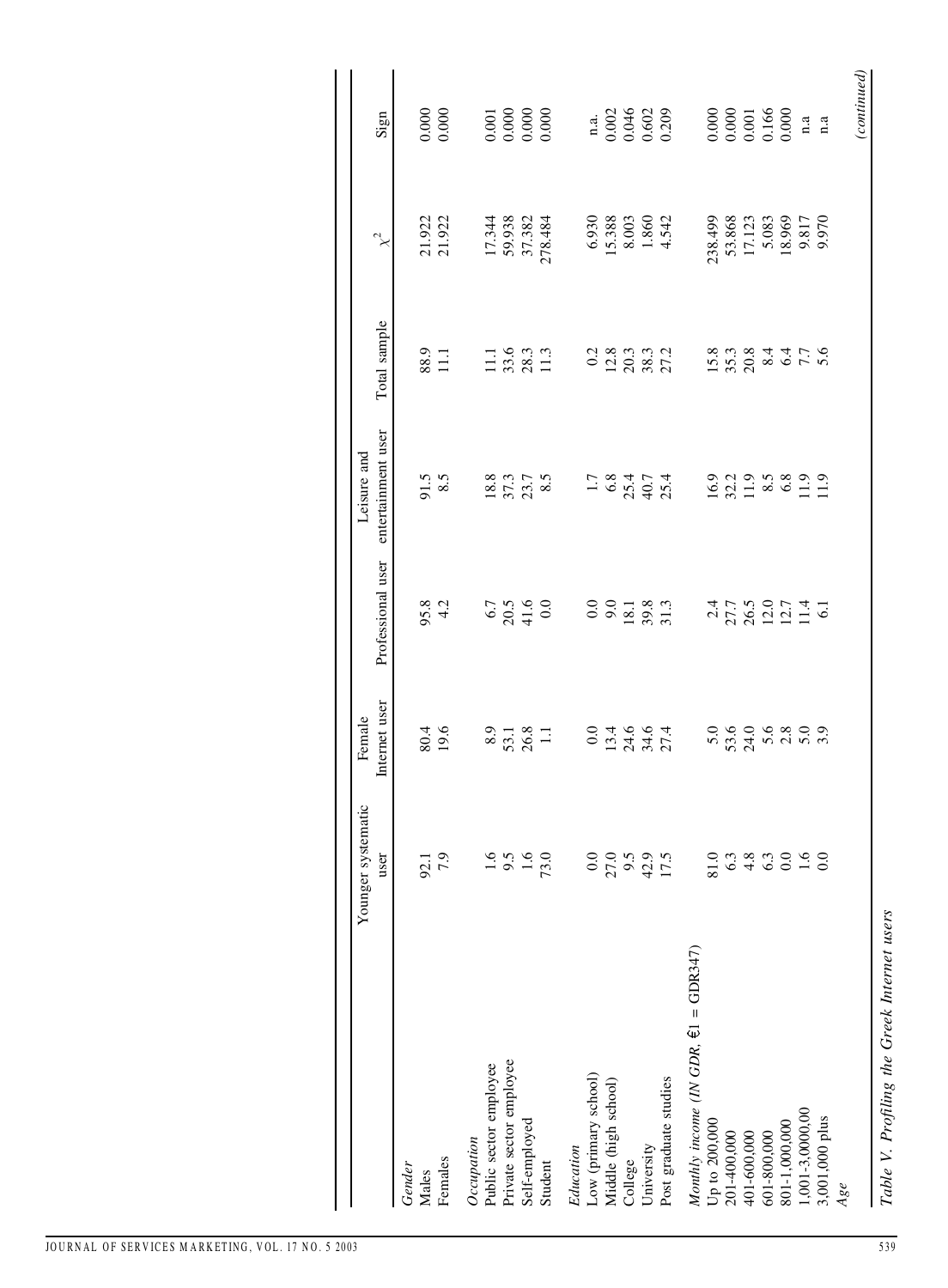|                                    | Younger systematic                         | Female                            |                      | Leisure and                                       |              |                                                                                                            |                               |
|------------------------------------|--------------------------------------------|-----------------------------------|----------------------|---------------------------------------------------|--------------|------------------------------------------------------------------------------------------------------------|-------------------------------|
|                                    | user                                       | Internet user                     | Professional user    | entertainment user                                | Total sample | $\chi^2$                                                                                                   | Sign                          |
| $15 - 24$                          | 82.5                                       |                                   |                      |                                                   |              |                                                                                                            | $0.000$<br>$0.000$<br>$0.000$ |
| $25 - 34$                          |                                            |                                   |                      |                                                   |              |                                                                                                            |                               |
| $35 - 49$                          | $\begin{array}{c} 15.9 \\ 0.0 \end{array}$ |                                   |                      |                                                   |              |                                                                                                            |                               |
| 50-64                              | $\overline{1.6}$                           |                                   |                      |                                                   |              |                                                                                                            |                               |
| $64$ plus                          | $\overline{0}$                             | $2.8$<br>$96.6$<br>$0.9$<br>$0.0$ |                      |                                                   |              | 283.408<br>350.271<br>337.888<br>22.283<br>n.a<br>n.a                                                      |                               |
| Frequency of Internet use          |                                            |                                   |                      |                                                   |              |                                                                                                            |                               |
| Daily                              | 96.8                                       |                                   |                      |                                                   |              |                                                                                                            |                               |
| 2-3 times per week                 | 3.2                                        |                                   |                      |                                                   |              |                                                                                                            |                               |
| Once per week                      | $\overline{0}$                             |                                   |                      | $15.8$<br>$50.8$ $1.8$ $0.0$<br>$0.6$ $0.4$ $0.0$ |              |                                                                                                            |                               |
| Reason for Internet use            |                                            |                                   |                      |                                                   |              |                                                                                                            |                               |
| Entertainment                      | 38.1                                       |                                   |                      |                                                   |              |                                                                                                            |                               |
| General education                  |                                            |                                   |                      |                                                   |              |                                                                                                            |                               |
| News                               |                                            |                                   |                      |                                                   |              |                                                                                                            |                               |
| Hobbies                            | 83.1<br>46.0<br>46.5<br>57.83<br>7.9       |                                   | $238077992777328332$ |                                                   |              | 82.996<br>77.098<br>70.898<br>70.857<br>65.572<br>50.883<br>11.120<br>11.120<br>15.644<br>15.644<br>15.644 |                               |
| Gaming                             |                                            |                                   |                      |                                                   |              |                                                                                                            |                               |
| E-purchases                        |                                            |                                   |                      |                                                   |              |                                                                                                            |                               |
| Investments                        |                                            |                                   |                      |                                                   |              |                                                                                                            |                               |
| E-mail                             | 98.5<br>34.9                               |                                   |                      |                                                   |              |                                                                                                            |                               |
| Communication - chatting           |                                            |                                   |                      |                                                   |              |                                                                                                            |                               |
| Information for personal interests | 63.5                                       |                                   |                      |                                                   |              |                                                                                                            |                               |
| Information on soft/hardware       | 38.                                        |                                   |                      |                                                   |              |                                                                                                            |                               |
| Table V.                           |                                            |                                   |                      |                                                   |              |                                                                                                            |                               |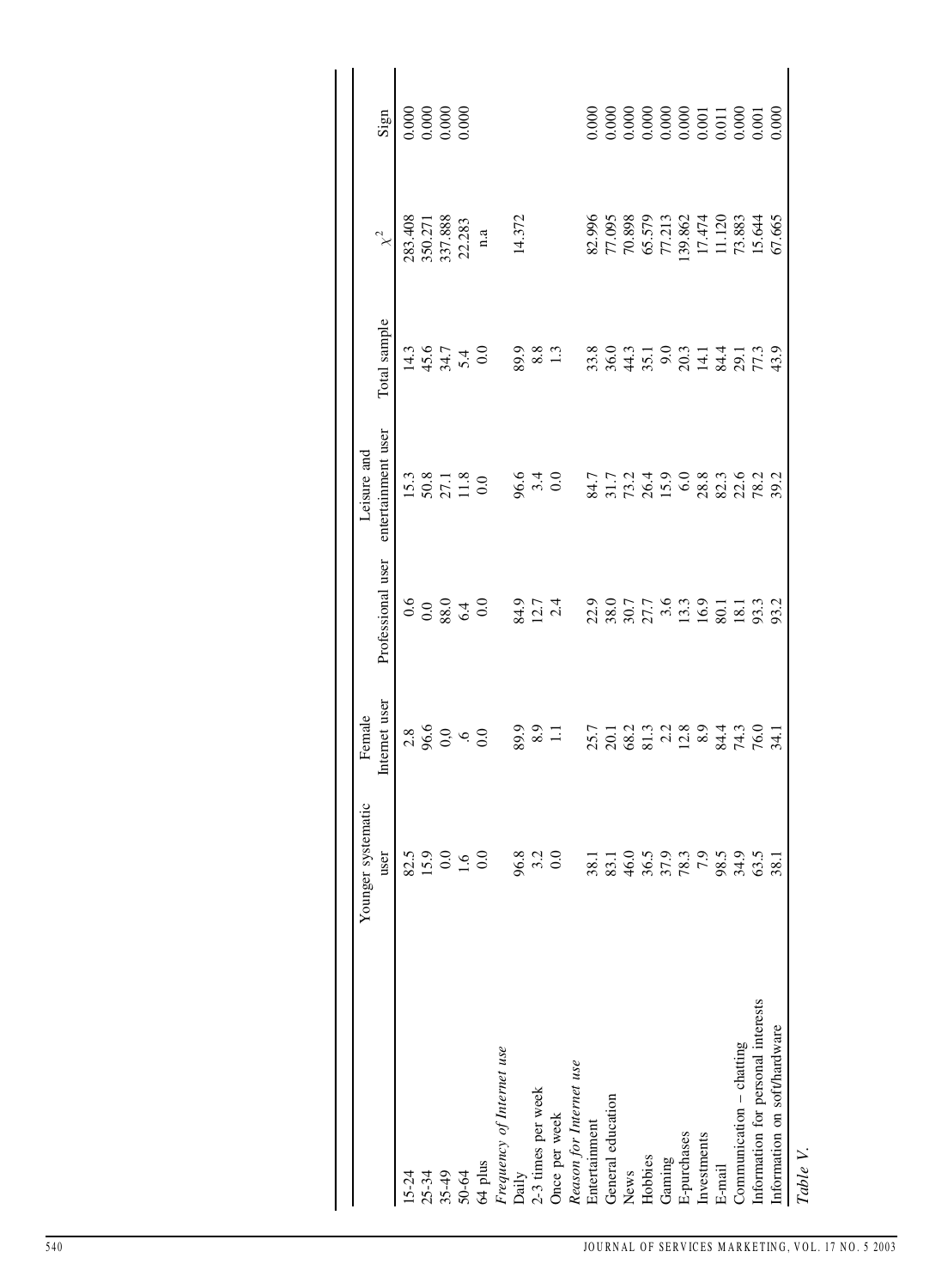The third cluster is mainly comprised of self-employed professionals who usually have completed a post-graduate degree and have a middle to high personal income. They fall within the 34-45 age group and they are regular users of the Web. They get connected either to keep track of their investments, or to find information concerning their personal/professional interests or to stay informed with new software and hardware. Finally, the fourth group is mainly comprised of employees of either the public or the private sector, of relatively older age and with relatively higher income. They also make systematic use of the Internet which, however, it is mainly oriented towards entertainment activities or investment tracking.

Having identified four distinctive groups of Internet users, the last phase of the analysis sought to examine whether different dimensions of the portals' quality were more important for the different groups of users. Table VI summarizes the results of the analysis of variance we performed for this purpose. As it can be seen from Table VI, none of the three dimensions of Web portal quality is found to be more important than the others for any of the four distinctive groups that the cluster analysis has suggested.

## **Discussion**

This paper had two objectives. The first was to examine the dimensions which underlie the notion of quality for Web portals. As we have previously discussed in detail, existing literature on Web sites' quality and evaluation is very disparate and limited, both in scope and in size. More importantly, most of the existing research has measured specific aspects of a site or the quality of specific types of Web sites; yet a site for e-banking is something entirely different from a site designed to sell books through the Internet which, again, it is completely different from a Web portal. In addition, to the best of our knowledge, no research has addressed the particular case of portals, although such sites play a major role in the Internet market.

Our findings regarding the quality dimensions of a Web portal (customer care and risk reduction benefit, information benefit and interaction facilitation benefit) do not coincide completely with the quality dimensions suggested by previous studies although some similarities with those identified in the WebQual model are present:

(1) Our first factor, customer care and risk reduction benefit, has many common elements with the WebQual interaction dimension, such as security of transactions and of personal information, prompt delivery, and communication with the organization.

|              |                | Sum of<br>squares | d.f. | Mean<br>square | F     | Sig.  |
|--------------|----------------|-------------------|------|----------------|-------|-------|
| Content      | Between groups | 0.122             | 3    | 0.040          | 0.066 | 0.978 |
|              | Within groups  | 285.390           | 463  | 0.616          |       |       |
|              | Total          | 285.512           | 466  |                |       |       |
| <b>CCARE</b> | Between groups | 0.145             | 3    | 0.048          | 0.096 | 0.962 |
|              | Within groups  | 232.539           | 463  | 0.502          |       |       |
|              | Total          | 232.684           | 466  |                |       |       |
| TECH         | Between groups | 0.943             | 3    | 0.314          | 0.434 | 0.729 |
|              | Within groups  | 335.463           | 463  | 0.725          |       |       |
|              | Total          | 336.406           | 466  |                |       |       |

*Table VI. Differences in perceived importance of the Web portal's perceived quality (ANOVA)*

**Four user groups**

**Sim ilarities with W ebQual**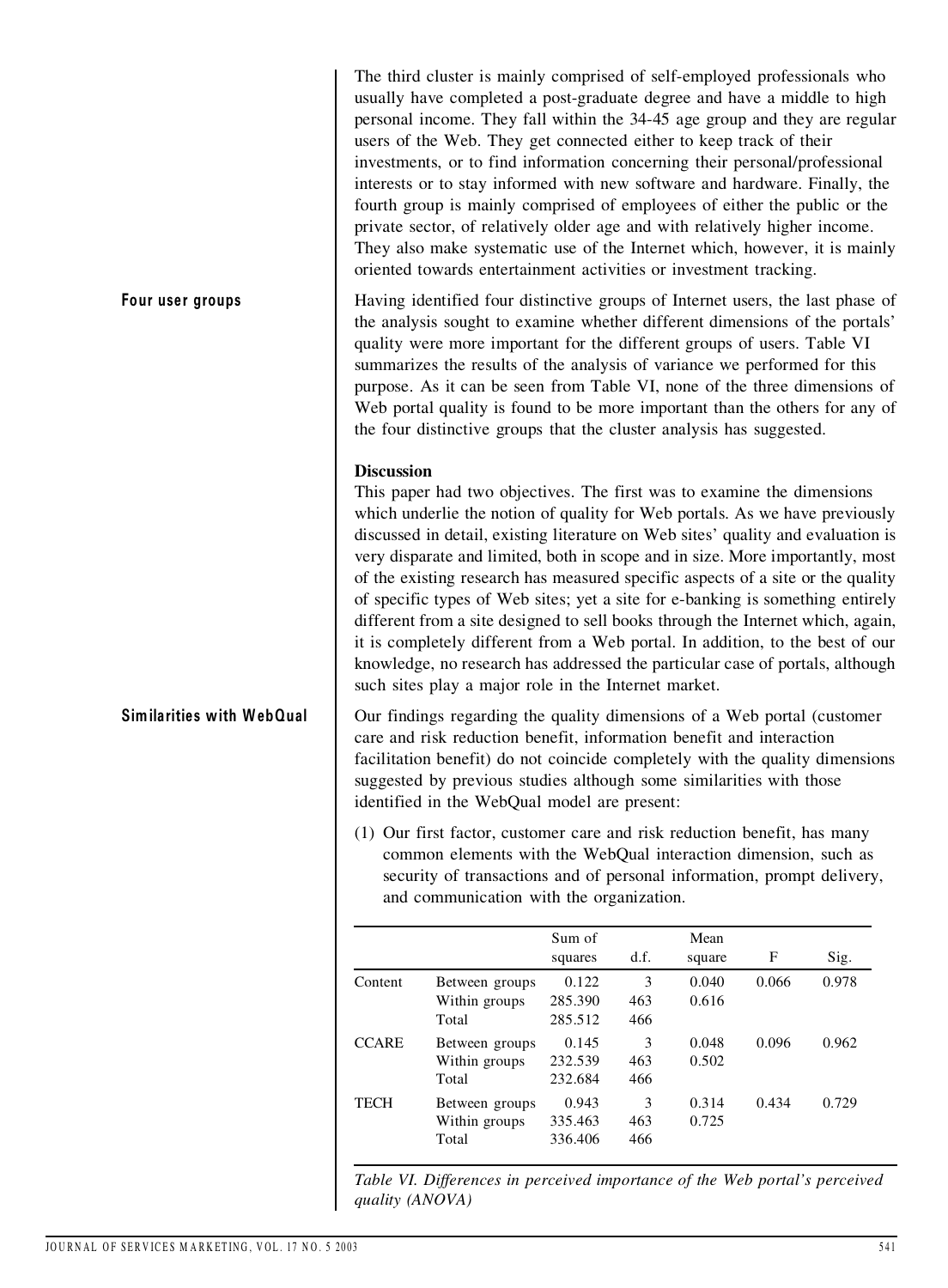|                          | (2) Our second factor, information benefit, comprises common aspects with<br>the WebQual information dimension, such as believable, relevant and<br>timely information.                                                                                                                                                                                                                                                                                                                                                                                                                                                                                                                                                                                                                                                                                                                                                                                                                                                                                             |
|--------------------------|---------------------------------------------------------------------------------------------------------------------------------------------------------------------------------------------------------------------------------------------------------------------------------------------------------------------------------------------------------------------------------------------------------------------------------------------------------------------------------------------------------------------------------------------------------------------------------------------------------------------------------------------------------------------------------------------------------------------------------------------------------------------------------------------------------------------------------------------------------------------------------------------------------------------------------------------------------------------------------------------------------------------------------------------------------------------|
|                          | (3) Our third factor, interaction facilitation benefit, is quite close to the<br>WebQual usability dimensions including aspects such as ease of use and<br>navigation, and appropriate design.                                                                                                                                                                                                                                                                                                                                                                                                                                                                                                                                                                                                                                                                                                                                                                                                                                                                      |
| Homogeneous market       | A second objective of this research was to examine whether different<br>segments of the market hold a different perspective of the quality dimensions<br>which characterize a Web portal. Our findings seem to support that it is a<br>rather homogeneous market since the perception of a portal's quality does<br>not diverge among distinct groups of consumers. This, however, is not a<br>surprising finding since the Internet has just entered the development phase<br>in the Greek market. Hence, the majority of users are basically innovators<br>who, despite their different demographic profiles or the services they seek<br>from a Web portal, have similar expectations and perceptions of the quality<br>that a portal offers. It is quite likely that, as the use of the Internet will diffuse<br>and larger proportions of the population will get connected, the market for<br>Web portals will become more segmented and, consequently, more<br>heterogeneous.                                                                                |
|                          | Given the two objectives of the study, the contribution of our research for<br>academia is the confirmation that measuring quality of the services delivered<br>in the virtual economy is not less complex than it is when evaluating the<br>quality of the services offered in the traditional economy. While there might<br>be some common dimensions regarding the quality in the Web and across<br>different types of sites, there are also specific elements of quality which<br>differ depending on the specific users' needs and the sector of economic<br>activity for which the site is built. To ignore the fundamental reason(s) for<br>which a site is visited, the benefits sought by the visitor when using a<br>particular site and how these benefits are translated into specific quality<br>dimensions could lead to a myopic, technology-driven definition of the site's<br>quality. This, in turn, might lead companies that compete through the<br>Internet to eventually adopt a technology (or product) rather than a market<br>orientation. |
| Market-oriented approach | Hence, research should focus not merely on bringing to light general and<br>usually technically oriented dimensions of a site's quality but, rather, it<br>should attempt to pinpoint the specific dimensions depending on the benefits<br>sought by the users of a site (Silverman and Grover, 1995), given the purpose<br>(or sector of economic activity) of the site (Evans and King, 1999) and, thus,<br>adopt a more market-oriented approach in defining quality over the Internet.                                                                                                                                                                                                                                                                                                                                                                                                                                                                                                                                                                          |
|                          | Our findings would also seem to suggest that there is not such a thing as a<br>"universal perception" of the quality of the various sites on the Internet.<br>This is in line with pertinent research in the broader domain of quality which<br>has demonstrated that the perceived dimensions of quality vary across<br>industries (e.g. Teas, 1993; Babakus et al., 1995, Homburg and Rudolph,<br>2001).                                                                                                                                                                                                                                                                                                                                                                                                                                                                                                                                                                                                                                                          |
|                          | The findings of this study are also significant for practitioners. A deeper<br>understanding of the reasons why individuals visit a Web site will benefit<br>companies which have already developed sites by allowing them to<br>understand the quality elements of their sites and, consequently, improve the<br>quality of their interaction with their customers through the Web. As far as<br>the companies competing in the new economy offering Web portal services                                                                                                                                                                                                                                                                                                                                                                                                                                                                                                                                                                                           |

are concerned, an important implication is related to the quality elements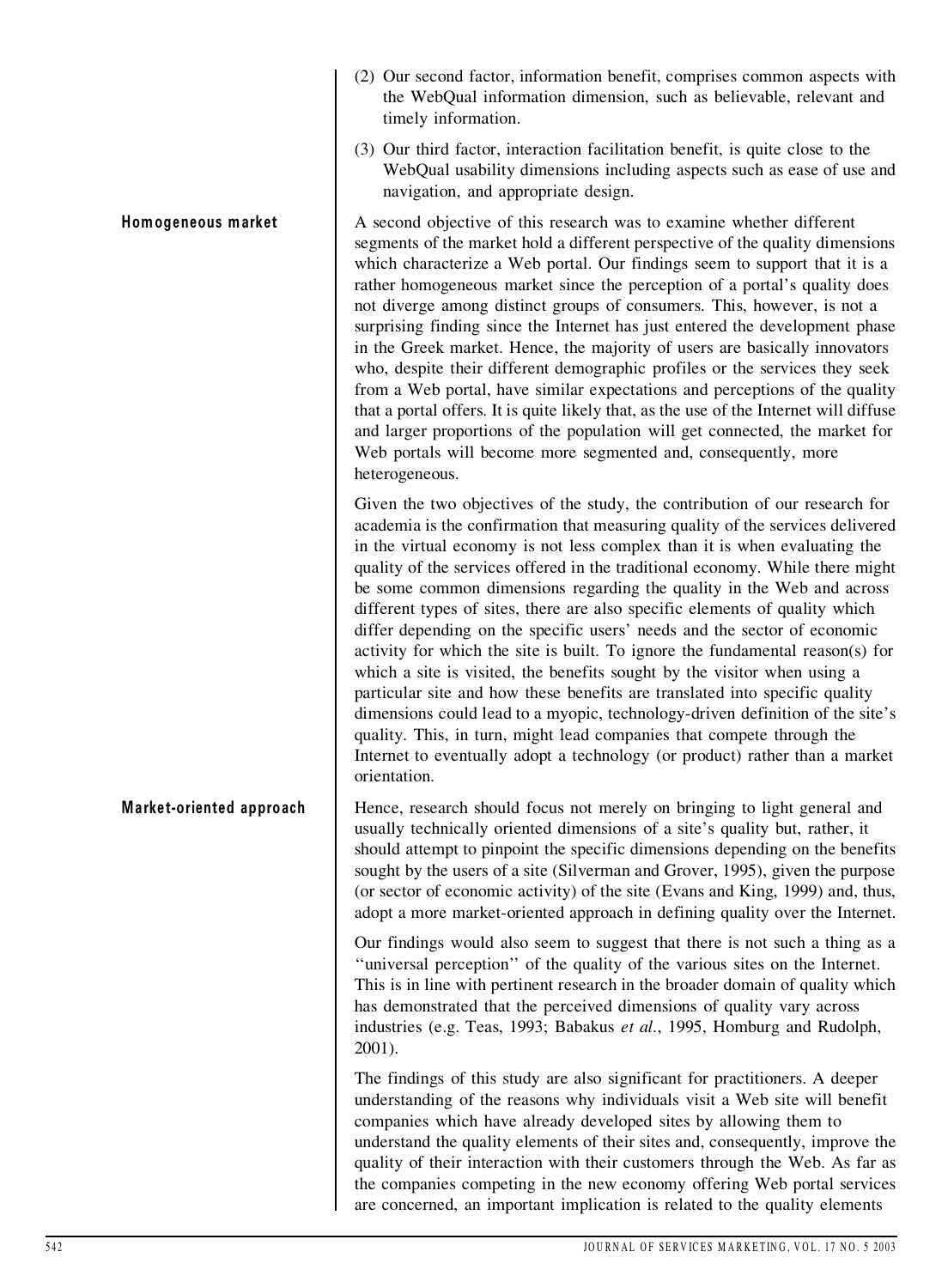## **Reconsider m arketing strategy**

**Early phases**

their users employ in order to assess the quality of their experience. Thus, companies offering Web portal services may wish to re-evaluate their Web sites and attempt to measure their customers' perception of the quality they offer along the three benefits-related dimensions that this study has revealed.

Moreover, companies offering Web portals services should reconsider their marketing strategy. As this study suggests, the nature of the demand is rather homogeneous among different market groups, at least at specific phases of the adoption and diffusion curve. This is particularly true for companies aiming at attracting and sustaining customers/users from markets where the Internet is still in the early phases of its adoption. For companies facing such a homogeneous pattern of preferences and demands, delivering customer satisfaction is the key to market share growth and to a stronger market position (Gounaris *et al.*, 2001). Hence, one could argue that further growth and a stronger market position is, at least in such market conditions, directly related to the adoption of a more market-oriented approach in doing business in general, and in managing the quality of the service offered in particular.

The findings are also significant for companies competing through Internet in other economic sectors. The findings of this research may be considered as a motive to probe the behavior of their users and attempt to understand the dimensions on which the visitors evaluate the quality of the company's site. More specifically, the findings of this study would seem to suggest the relinquishing of a blanket approach and a technical orientation in defining and measuring the quality of the offer. Instead, a more market-oriented approach in defining their site's quality might unveil hidden aspects of their users' perceived quality and, thus, allow them to better align their offering with their targeted market's expectations.

## **Limitations and future research**

Alas our findings are not free of limitations. The most important one refers to the degree of Internet adoption in the Greek economy. As pointed out earlier, the Internet is still in the early phases of its adoption. On the other hand, one should keep in mind that the diffusion and adoption of the Internet, like any other innovation, goes through its own life-cycle. Presently, it is true that Greece, like many other countries (e.g. Italy, Spain), would appear to be in the development phase while other countries (the USA, Canada) have probably already entered the maturity stage. Hence, it might be possible that the quality elements that this study has revealed will alter as the users of Web portal services become more experienced and familiar with the medium and as their expectations regarding the service offerings evolve (Parasuraman *et al*., 1988). Thus, one could argue that this study offers a first insight into the quality dimensions from the users' perspective of B2C portals during the early stages of Internet adoption. This, however, does not diminish the value and the contribution of the study. The globalization of the world economy means that many companies become, or will become at some point in the visible future, interested in various international markets which are found in different phases of adopting various technologies, including the Internet. Should a company decide to delay entering international markets until these markets have reached a certain level of maturity which will resemble the conditions with which the company is familiar, it runs the risk of giving away those markets to its competition, domestic and international.

Furthermore, one has also to bear in mind that the perceived dimensions of quality are culture bound (Asubonteng *et al.*, 1996). Hence, it might also be possible that the dimensions of quality that this study has identified are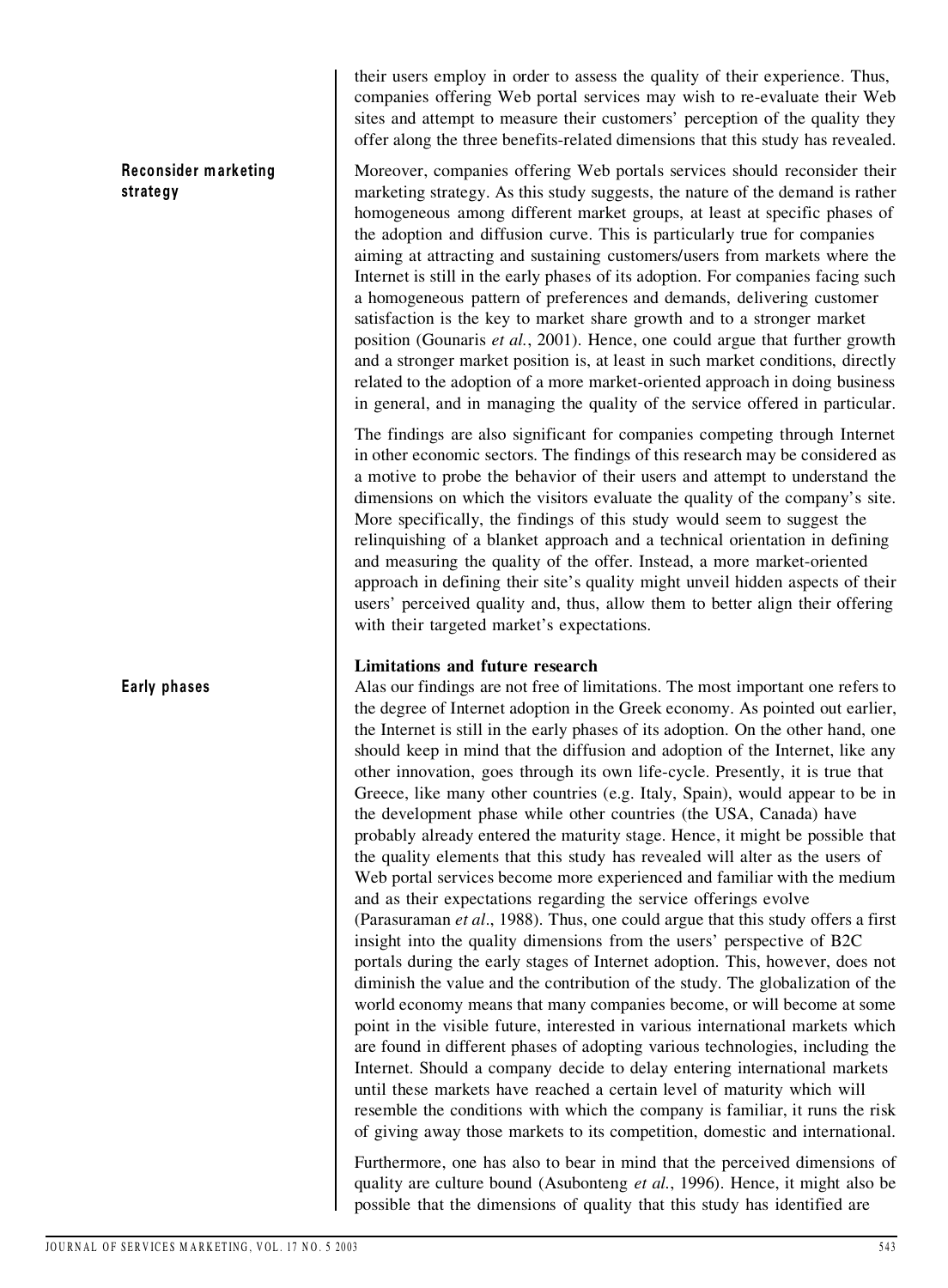modified, to a greater or lesser extent, depending on the cultural context of the market (Fink and Laupase, 2000). Consequently, the findings of this research should be cautiously adopted.

Nonetheless, both issues can be easily resolved by future research which is particularly welcome and strongly invited before any generalizations can be made. In fact, it is our hope that this study will stimulate a systematic exploration of the notion of quality in the Internet but from a customer's perspective. To this end, future researchers may wish to repeat this study within markets where The Internet is more widely adopted and both the consumers and the providers of the services are more familiar with it. Moreover, future research which will replicate this study in different cultural contexts but with similar levels of Internet adoption is also keenly recommended before any generalizations can be made and conclusions can be drawn.

#### **References**

**Future research**

- Andaleeb, S. and Baser, A. (1994), "Technical complexity and consumer knowledge as moderators of service quality evaluations in the automobile service industry'', *Journal of Retailing*, Vol. 70 No. 1, pp. 367-75.
- Armstrong, J.S. and Overton, T.S. (1977), "Estimating non-response bias in mail surveys", *Journal of Marketing Research*, Vol. 14, August, pp. 396-402.
- Asubonteng, P., McCleary, K. and Swan, J. (1996), "SERVQUAL revisited: a critical review of service quality'', *The Journal of Services [Marketing](http://taddeo.emeraldinsight.com/nw=1/rpsv/cgi-bin/linker?ext=a&reqidx=/0887-6045^28^296:6L.62[aid=1290986])*, Vol. 6 No. 6, pp. 62-81.
- Babakus, E., Pedrick, D. and Richardson, P. (1995), "Assessing perceived quality in industrial service settings: measure development and applications'', *Journal of Business to Business Marketing*, Vol. 2 No. 3, pp. 253-68.
- Barnes, S. and Vidgen, R. (2001a), "An integrative approach to the assessment of e-commerce quality'', Centre for Information Management Working Paper, CIMWP01, University of Bath, Bath.
- Barnes, S. and Vidgen, R. (2001b), "An evaluation of cyber-bookshops: the WebQual method'', *International Journal of Electronic Commerce*.
- Bauer, C. and Scharl, A. (2000), "Quantitative evaluation of Web site content and structure", *Internet Research: Electronic Networking [Applications](http://taddeo.emeraldinsight.com/nw=1/rpsv/cgi-bin/linker?ext=a&reqidx=/1066-2243^28^2910:1L.31[aid=1153154]) and Policy*, Vol. 10 No. 1, pp. [31-43.](http://taddeo.emeraldinsight.com/nw=1/rpsv/cgi-bin/linker?ext=a&reqidx=/1066-2243^28^2910:1L.31[aid=1153154])
- Carman, J.M. (1990), "Consumers' perceptions of service quality: an assessment of the SERVQUAL dimensions'', *Journal of [Retailing](http://taddeo.emeraldinsight.com/nw=1/rpsv/cgi-bin/linker?ext=a&reqidx=/0022-4359^28^2966L.33[aid=350657])*, Vol. 66, Spring, pp. 33-5.
- Chen, Q. and Wells, D.W. (1999), ``Attitude toward the site'', *Journal of [Advertising](http://taddeo.emeraldinsight.com/nw=1/rpsv/cgi-bin/linker?ext=a&reqidx=/0021-8499^28^2939:5L.27[aid=2860398]) Research*, Vol. 39 No. 5, pp. [27-37.](http://taddeo.emeraldinsight.com/nw=1/rpsv/cgi-bin/linker?ext=a&reqidx=/0021-8499^28^2939:5L.27[aid=2860398])
- Churchill, G. (1979), "A paradigm for developing better measures of marketing structures", *Journal of Marketing Research*, Vol. 16 No. 1, pp. 64-73
- Churchill, G. (1991), *Marketing Research: Methodological Foundations*, 5th ed., Dryden Press, Orlando, FL.
- Cronin, J.J. and Taylor, A.T. (1992), "Measuring service quality: a re-examination and extension'', *Journal of [Marketing](http://taddeo.emeraldinsight.com/nw=1/rpsv/cgi-bin/linker?ext=a&reqidx=/0022-2429^28^2956L.55[aid=337493])*, Vol. 56, July, pp. 55-68.
- Czepiel, J., Solomon, M., Surprenant, C. and Gutman, E. (1985), "Service encounters: an overview'', in Czepiel, J., Solomon, M. and Surprenant, C. (Eds), *The Service Encounter*, D.C. Heath, Lexington, MA, pp. 3-15.
- De Figueiredo (2000), "Finding sustainable profitability in electronic commerce", *Sloan Management Review*, Summer, pp. 41-52.
- Enos, L. (2001), ``Portals to evolve into `e-commerce brokers''', *E-Commerce Times*, 5 April, available at: [www.ecommercetimes.com/perl](http://www.ecommercetimes.com/perl)
- Evans, R.J. and King, E.V. (1999), "Business-to-business marketing and the WWW: planning, managing and assessing Web sites'', *Industrial Marketing [Management](http://taddeo.emeraldinsight.com/nw=1/rpsv/cgi-bin/linker?ext=a&reqidx=/0019-8501^28^2928:4L.343[aid=5161759])*, Vol. 28 No. 4, pp. [343-58.](http://taddeo.emeraldinsight.com/nw=1/rpsv/cgi-bin/linker?ext=a&reqidx=/0019-8501^28^2928:4L.343[aid=5161759])
- Fink, D. and Laupase, R. (2000), "Perceptions of Web site design characteristics: a Malaysian/ Australian comparison'', *Internet Research: Electronic Networking [Applications](http://taddeo.emeraldinsight.com/nw=1/rpsv/cgi-bin/linker?ext=a&reqidx=/1066-2243^28^2910:1L.44[aid=3406736]) and Policy*, Vol. 10 No. 1, pp. [44-55.](http://taddeo.emeraldinsight.com/nw=1/rpsv/cgi-bin/linker?ext=a&reqidx=/1066-2243^28^2910:1L.44[aid=3406736])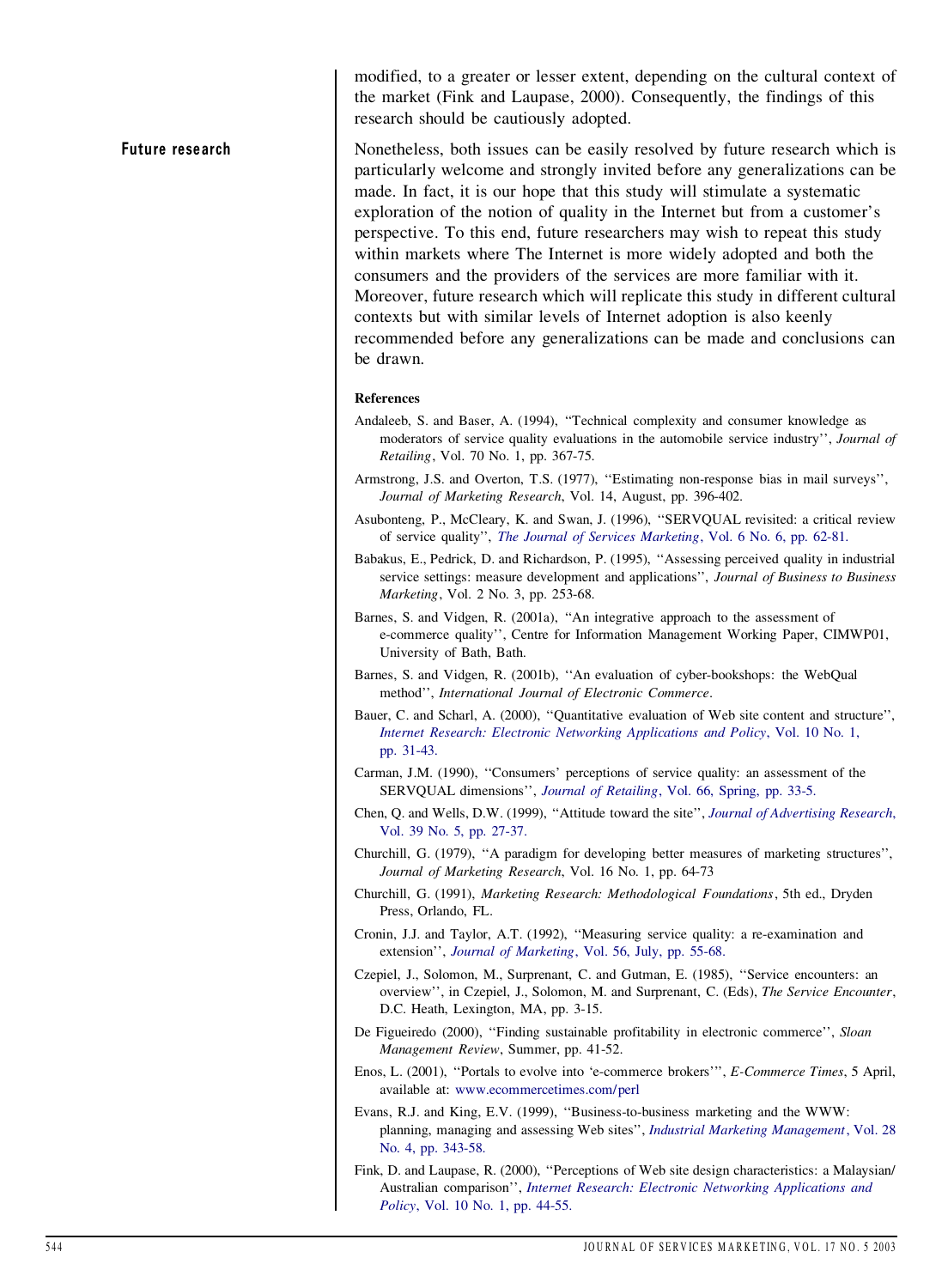- Ford, J., Joseph, M. and Joseph, B. (1993), "Service quality in higher education: a comparison of universities in the United States and New Zealand using SERVQUAL'', working paper, Old Dominion University, Norfolk, VA.
- Fornell, C. and Larcker, D. (1981), "Structural equation models with unobservable variables and measurement error: algebra and statistics'', *Journal of Marketing Research*, Vol. 18, February, pp. 39-50.
- Gounaris, S. and Avlonitis, G. (1999) "Marketing orientation and its determinants: an empirical analysis'', *European Journal of [Marketing](http://taddeo.emeraldinsight.com/nw=1/rpsv/cgi-bin/linker?ext=a&reqidx=/0309-0566^28^2933:11L.1003[aid=1533309])*, Vol. 33 Nos 11/12, pp. 1003-37.
- Gounaris, S., Avlonitis, G., Kouremenos, T., Papavassiliou, N. and Papastathopoulou (2001), ``Market share and customer satisfaction: are they always related'', *Proceedings of the 31st Annual Conference of the European Marketing Academy*, Norges Handelshoyskole, Bergen.
- Homburg, C. and Rudolph, B. (2001), "Customer satisfaction in industrial markets: dimensional and multiple role issues'', *Journal of Business [Research](http://taddeo.emeraldinsight.com/nw=1/rpsv/cgi-bin/linker?ext=a&reqidx=/0148-2963^28^2952:1L.15[aid=5161760])*, Vol. 52 No. 1, pp. [15-33.](http://taddeo.emeraldinsight.com/nw=1/rpsv/cgi-bin/linker?ext=a&reqidx=/0148-2963^28^2952:1L.15[aid=5161760])
- Karanatsi, H. (2001), "800,000 Greeks connected in the Internet", *Kathimerini*, 13 April, available at: [www.kathimerini.gr/week/content.asp?id=79858](http://www.kathimerini.gr/week/content.asp?id=79858)
- Lederer, L.A., Maupin, J.D., Sena, P.M. and Zhuang, Y. (2000), "The technology acceptance model and the World Wide Web'', *[Decision](http://taddeo.emeraldinsight.com/nw=1/rpsv/cgi-bin/linker?ext=a&reqidx=/0167-9236^28^2929:3L.269[aid=5161761]) Support Systems*, Vol. 29 No. 3, pp. 269-82.
- Lin, C.-C.J. and Lu, H. (2000), "Towards an understanding of the behavioral intention to use a Web site'', *International Journal of Information [Management](http://taddeo.emeraldinsight.com/nw=1/rpsv/cgi-bin/linker?ext=a&reqidx=/0268-4012^28^2920:3L.197[aid=1961120])*, Vol. 20 No. 3, pp. 197-208, available at: [www.elsevier.com](http://www.elsevier.com)
- Lindroos, K. (1997), ``Use quality and the World Wide Web'', *[Information](http://taddeo.emeraldinsight.com/nw=1/rpsv/cgi-bin/linker?ext=a&reqidx=/0950-5849^28^2939L.827[aid=4861060]) and Software [Technology](http://taddeo.emeraldinsight.com/nw=1/rpsv/cgi-bin/linker?ext=a&reqidx=/0950-5849^28^2939L.827[aid=4861060])*, Vol. 39, pp. 827-36, available at: [www.elsevier.com](http://www.elsevier.com)
- Liu, C. and Arnett, P.K. (2000), "Exploring the factors associated with Web site success in the context of electronic commerce'', *Information & [Management](http://taddeo.emeraldinsight.com/nw=1/rpsv/cgi-bin/linker?ext=a&reqidx=/0378-7206^28^2938L.23[aid=1962300])*, Vol. 38, pp. 23-33, available at: [www.elsevier.com](http://www.elsevier.com)
- Lovelock, H. (1983), "Classifying services to gain strategic marketing insights", *Journal of Marketing*, Vol. 47, Summer, pp. 9-20.
- Mahadevan, B. (2000), "Business models for Internet-based e-commerce: an anatomy", *California [Management](http://taddeo.emeraldinsight.com/nw=1/rpsv/cgi-bin/linker?ext=a&reqidx=/0008-1256^28^2942:4L.55[aid=1267706]) Review*, Vol. 42 No. 4, pp. 55-69.
- Mass, J. (2000), "From. com to .profit: inventing business models that deliver value and profit'', *Sloan Management Review*, Fall.
- Micek, L.J. (2001), "AltaVista Scrapr IPO as Yahoo! sinks", *E-Commerce Times*, 11 January, available at: [www.ecommercetimes.com/perl](http://www.ecommercetimes.com/perl)
- Mohr, L. and Bitner, M. (1995), "The role of employee effort in satisfaction with service transactions'', *Journal of Business [Research](http://taddeo.emeraldinsight.com/nw=1/rpsv/cgi-bin/linker?ext=a&reqidx=/0148-2963^28^2932L.239[aid=4983849])*, Vol. 32, March, pp. 239-52.
- Moon, J.-W. and Kim, Y.-G.  $(2001)$ , "Extending the TAM for a World Wide-Web context", *Information and [Management](http://taddeo.emeraldinsight.com/nw=1/rpsv/cgi-bin/linker?ext=a&reqidx=/0378-7206^28^2938:4L.217[aid=5161762])*, Vol. 38 No. 4, pp. 217-30, available at: [www.elsevier.com](http://www.elsevier.com)
- Nunnally, J.C. (1978), *Psychometric Theory*, MacGraw-Hill, New York, NY.
- Parasuraman, A., Zeithaml, V.A. and Berry, L.L. (1985), "A conceptual model of service quality and its implications for future research'', *Journal of Marketing*, Vol. 43, Fall, pp. 41-50.
- Parasuraman, A., Zeithaml, V.A. and Berry, L.L. (1988), "A multiple-item scale for measuring consumer perceptions of service quality'', *Journal of Retailing*, Vol. 64 No. 1, pp. 12-40.
- Parasuraman, A., Berry, L. and Zeithaml, V (1991), "Refinement and reassessment of SERVQUAL scale'', *Journal of Retailing*, Vol. 67 No. 4, pp. 420-50.
- Regan, K. (2001), ``Do portals still matter to e-commerce brokers?'', *E-Commerce Times*, 23 March, available at: [www.ecommercetimes.com/perl](http://www.ecommercetimes.com/perl)
- Silverman, N. and Grover, R. (1995), "Forming perceptions of overall product quality in consumer goods: a process of quality element integration'', *Research in Marketing*, Vol. 12, pp. 251-87.
- Sharma, S. (1996), *Applied Multivariate Techniques*, John Wiley & Sons, New York, NY, p. 128.
- Szymanski, M.D. and Hise, T.R. (2000), "e-satisfaction: an initial examination", *[Journal](http://taddeo.emeraldinsight.com/nw=1/rpsv/cgi-bin/linker?ext=a&reqidx=/0022-4359^28^2976:3L.309[aid=1434676]) of [Retailing](http://taddeo.emeraldinsight.com/nw=1/rpsv/cgi-bin/linker?ext=a&reqidx=/0022-4359^28^2976:3L.309[aid=1434676])*, Vol. 76 No. 3, pp. 309-22.
- Teas, R. (1993), "Expectations, performance evaluation and consumers' perceptions of quality'', *Journal of Marketing*, Vol. 57, October, pp. 18-34.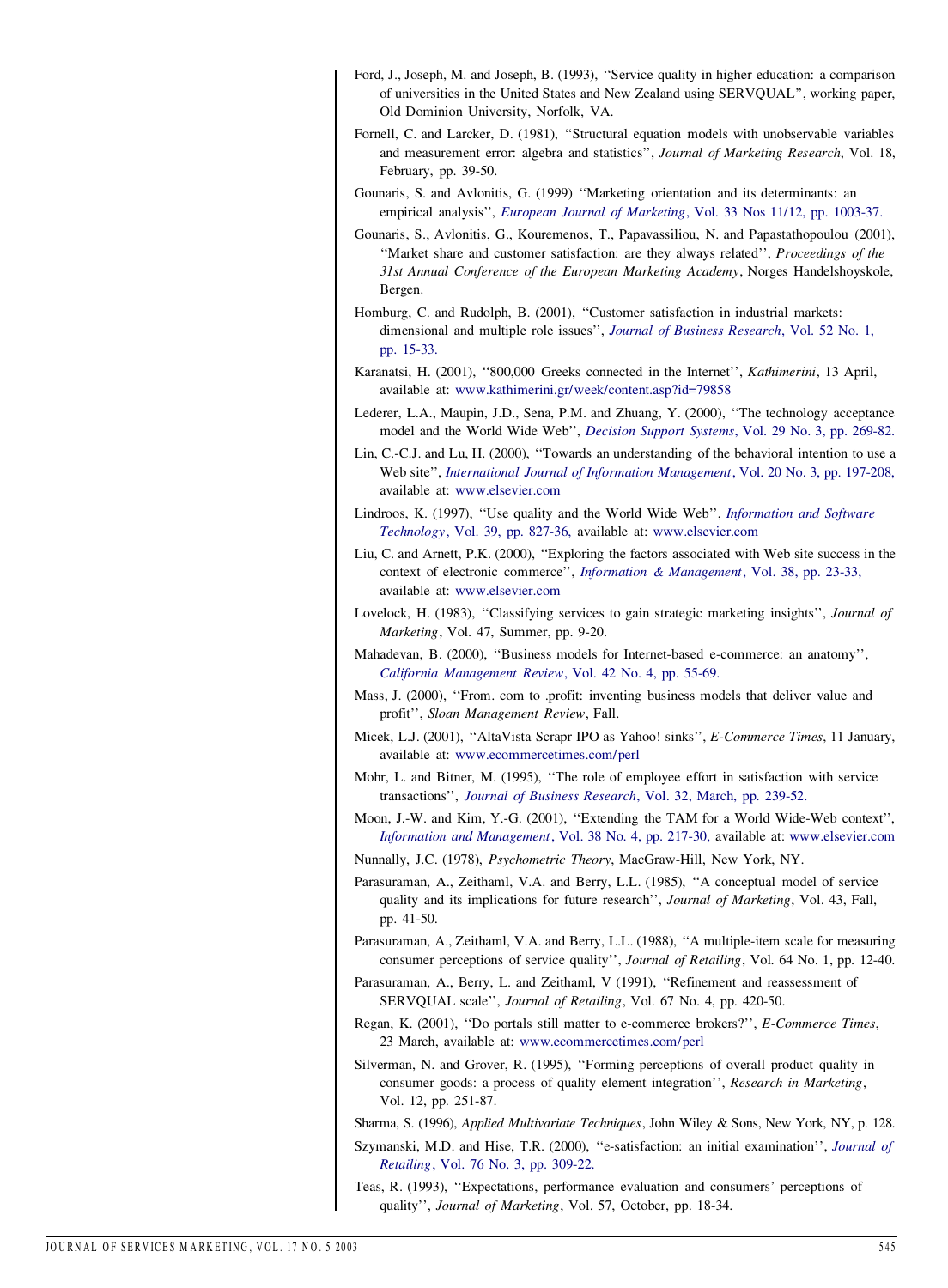- Zeithaml, A.V., Berry, L.L. and Parasuraman, A. (1996), "The behavioral consequences of service quality'', *Journal of [Marketing](http://taddeo.emeraldinsight.com/nw=1/rpsv/cgi-bin/linker?ext=a&reqidx=/0022-2429^28^2960L.31[aid=337522])*, Vol. 60, April, pp. 31-46.
- Zott, C., Amit, R. and Donlevy, J. (2000), "Strategies for value creation in e-commerce: best practices in Europe'', *European [Management](http://taddeo.emeraldinsight.com/nw=1/rpsv/cgi-bin/linker?ext=a&reqidx=/0263-2373^28^2918:5L.463[aid=1961118]) Journal*, Vol. 18 No. 5, October, pp. [463-75.](http://taddeo.emeraldinsight.com/nw=1/rpsv/cgi-bin/linker?ext=a&reqidx=/0263-2373^28^2918:5L.463[aid=1961118])

#### **Further reading**

- Kumar, V., Aaker, D. and Day, G. (1999), *Essentials of Marketing Research*, John Wiley & Sons, New York, NY.
- Rust, T.R. and Zahorik, J.A. (1993), "Customer satisfaction, customer retention, and market share'', *Journal of Retailing*, Vol. 69 No. 2, pp. 193-215.

|                             | Frequency | Percent |
|-----------------------------|-----------|---------|
| E-mail                      | 511       | 84.7    |
| Research                    | 459       | 76.1    |
| Information about computers | 262       | 43.4    |
| <b>News</b>                 | 260       | 43.1    |
| Entertainment               | 213       | 35.3    |
| Education                   | 213       | 35.3    |
| Hobby                       | 208       | 34.5    |
| Chat                        | 188       | 31.2    |
| Shopping                    | 118       | 19.6    |
| Investment                  | 82        | 13.6    |
| Games                       | 50        | 8.3     |

#### **Appendix. Descriptive statistics regarding the alternative uses of the Internet**

#### *Table AI. Alternative uses of Internet*

|      | CONTENT |      | <b>CCARE</b> | <b>TECH</b> |                                             |           |     |
|------|---------|------|--------------|-------------|---------------------------------------------|-----------|-----|
| Rel  | AVE     |      | Rel AVE      | Rel AVE     | $(Corr)^2$                                  | Conv Disc |     |
| 0.81 | 0.80    | 0.81 |              |             | $0.81$ $0.76$ $0.79$ $0.67, 0.51, 0.67$ Yes |           | Yes |

**Notes:** Abbreviations: CCARE = customer care and risk reduction; CONTENT = information benefit; TECH = interaction facilitation benefit; Rel = Cronbach Alpha coefficient; AVE = average variance extracted =  $\Sigma$ (standard loadings)<sup>2</sup> $\sum$ (standard loadings)<sup>2</sup> +  $\sum$ *eij*; Conv = convergent validity (AVE > 0.50); Disc = discriminant validity =  $AVE/(Corr^2)$  >1;  $(Corr)^2$  = highest  $(Corr)^2$  between factor of interest and remaining factors

*Table AII. Reliability and validity assessment of the Web portal quality scale*

**Burning**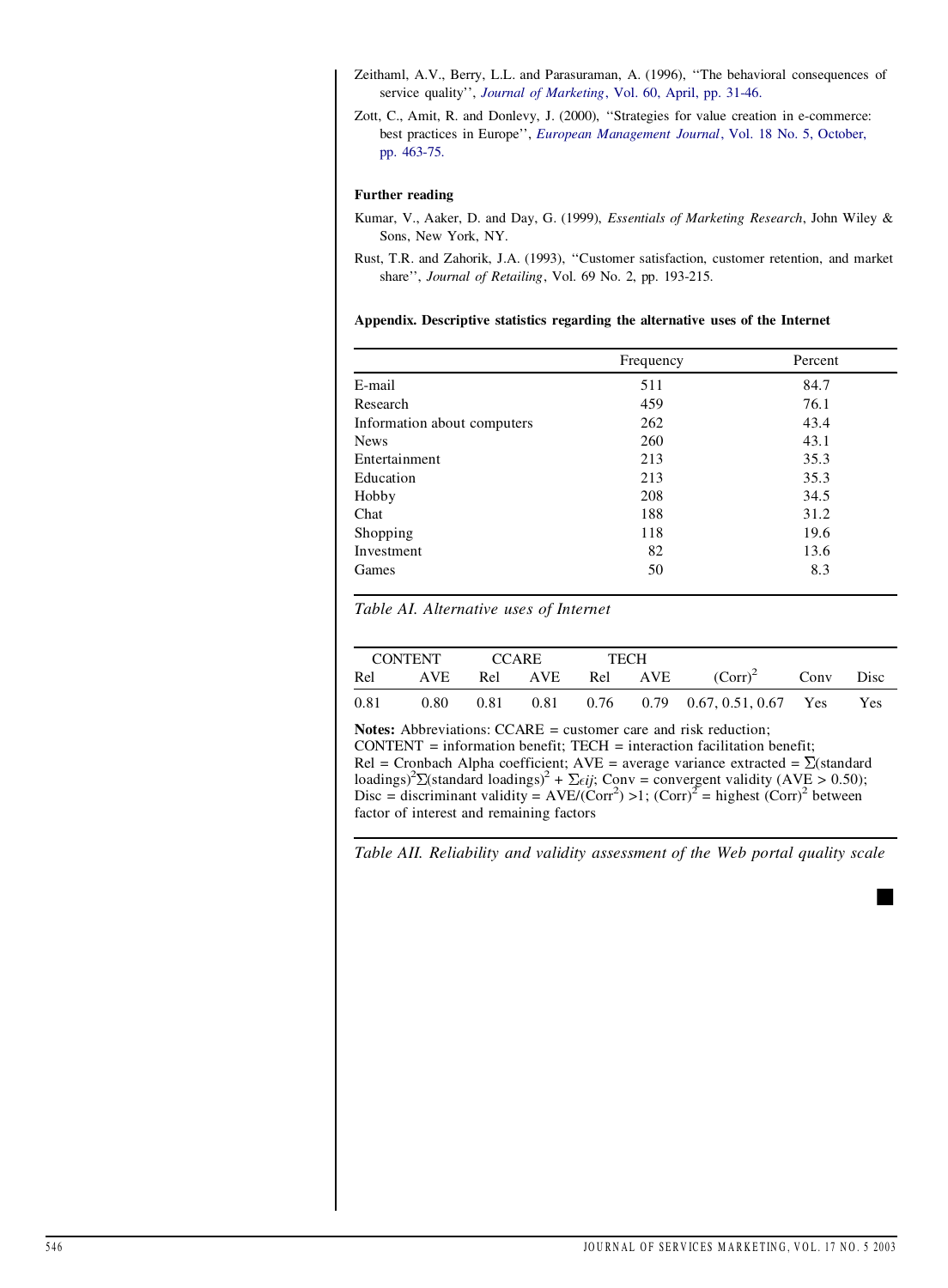*This summary has been provided to allow managers and executives a rapid appreciation of the content of this article. Those with a particular interest in the topic covered may then read the article* **in toto** *to take advantage of the more comprehensive description of the research undertaken and its results to get the full benefit of the material present*

# **Executive summary and implications for managers and executives**

## *The role of the Internet portal*

*Portals help users to find their way around the Internet. Having started as search engines, they have developed into sites where one can not only locate sites on a particular topic, but also get information and news of general interest, free e-mail and the opportunity for e-shopping. Some 35 per cent of the traffic enjoyed by e-shops is generated through Web portals. Successful portals have to create and maintain as much traffic as possible, so they must be able to attract and keep visitors. Gounaris and Dimitriadis explore how customers of business-to-consumer Internet portals perceive the quality of their service offering.*

#### *Encounters with customers take place in a virtual context*

*While business-to-consumer portals are just another type of service company, the virtual context of their operations influences the nature of the encounters they have with their customers. These encounters lack any physical tangibles and the element of human interaction. The customer has to assume a lot more control of the service-delivery process. The dimensions of reliability, responsiveness and assurance differ during a virtual encounter from during a ``bricks and mortar'' exchange. The customer's technology infrastructure (speed, graphics quality, type of connection, reliability of the Internet service provider and so on) is not under the control of the service provider, but does significantly influence the visitor's perception of quality. The customer's involvement is relatively high as portals deliver non-standardized services.*

## *Key quality dimensions*

*The authors' research reveals three key quality dimensions:*

- *(1) Customer care and risk-reduction benefit. This covers aspects such as concern for the user, ease of communication with the portal's service personnel, prompt response to queries and e-mails, and the security of transactions and of personal information.*
- *(2) Information benefit. The information provided should be reliable, complete, up to date, and cover the personal interests and lifestyle of the user.*
- *(3) Interaction facilitation benefit. This embraces the portal's technology, design, speed and functionality.*

## *The Greek context*

*The research also reveals that the perception of a portal's quality does not diverge among distinct groups of customers. However, the research was carried out in Greece, where the Internet has just entered the development phase. Most Greek users are therefore innovators with similar expectations and perceptions of quality. As more of the population gets connected, the market for portals is likely to become more segmented and heterogeneous.*

## *The need for more of a market orientation*

*The findings appear to suggest that there is no such thing as a ``universal perception'' of the quality of Internet sites. While getting the technology right is, of course, important, the authors argue the need for companies that*